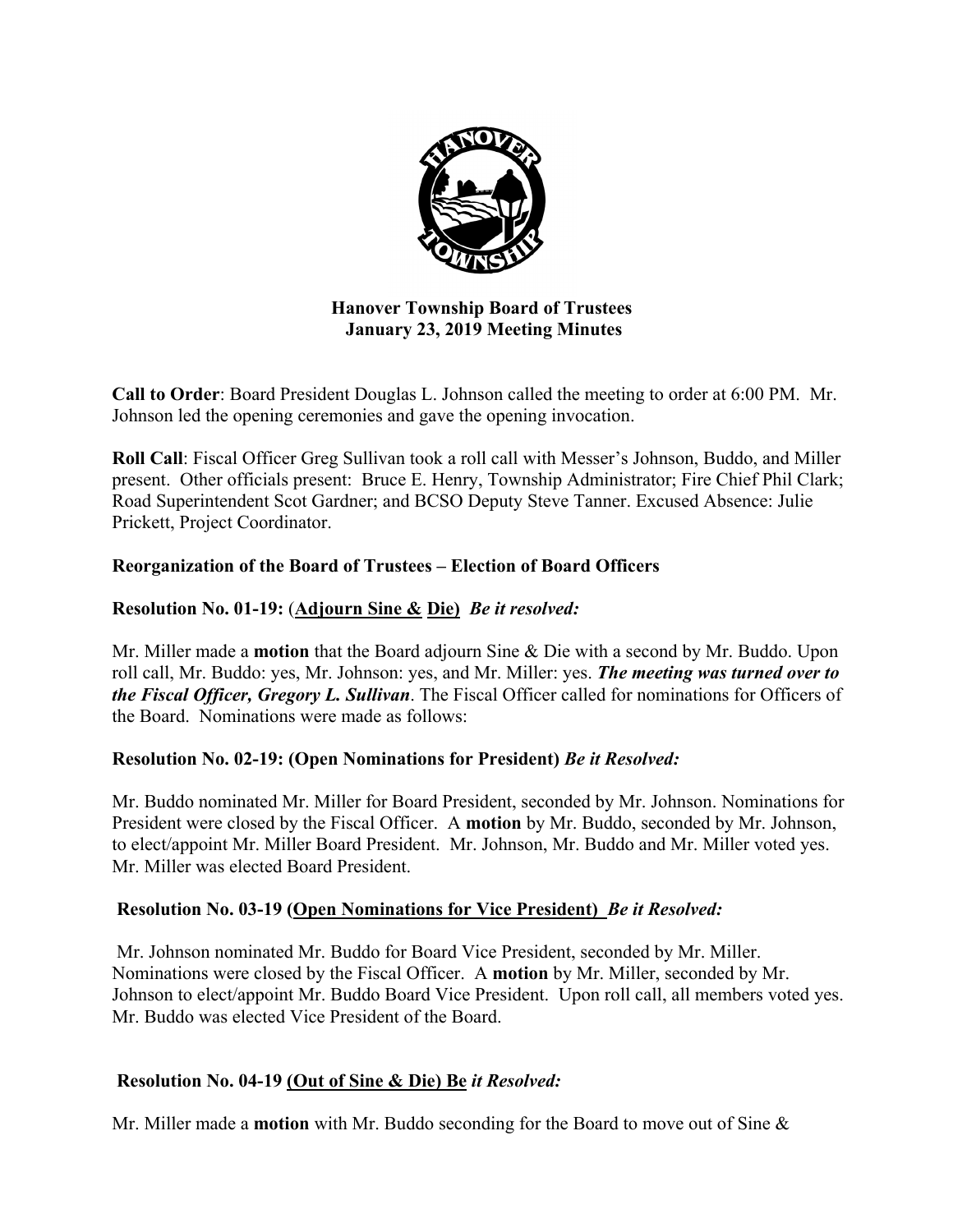Die and resume the regular meeting with Mr. Miller presiding. Upon roll call, Mr. Johnson, Mr. Buddo, and Mr. Miller voted yes.

At this point Mr. Miller assumed the duties of running the meeting and he welcomed Mr. Buddo who was a new Board member.

**Approval of Meeting Minutes**: Motion made by Mr. Miller, seconded by Mr. Buddo, to approve the December 12, 2018 Regular Meeting minutes and approve warrants for release/distribution and approval of reports including personnel items. Upon roll call, all three Trustees voted yes to approve all.

**Guest Presentation:** There were no guest presentations.

**Citizen Participation:** No residents requested to speak.

#### **Administration Reports**

*Law Enforcement*: Deputy Tanner gave the following report for the month of December 2018:

# **Butler County Sheriff's Office District #6 Hanover Township Contract Cars Monthly Report for December 2018\*\***

| <b>Activity Area</b>                    | <b>Month Totals*</b>    | YTD  |
|-----------------------------------------|-------------------------|------|
| Dispatched Calls: 255<br>٠              |                         | 2111 |
| Felony Reports: 03<br>$\bullet$         |                         | 25   |
|                                         | Misdemeanor Reports: 26 | 163  |
| Non-Injury Crash: 09                    |                         | 69   |
| Injury Crash: 10<br>$\bullet$           |                         | 41   |
|                                         |                         | .298 |
| Assists/Back Up: 22<br>٠                |                         | 248  |
| Felony Arrests: 01<br>$\bullet$         |                         | 11   |
| $\bullet$                               | Misdemeanor Arrests: 05 | 39   |
| <b>OMVI</b> Arrests: 00                 |                         | 00   |
|                                         |                         | .44  |
| Traffic Stops: 23                       |                         | 189  |
| Moving Citations: 20<br>$\bullet$       |                         | 165  |
| <b>Warning Citations: 04</b>            |                         | 49   |
| Civil Papers Served: 0                  |                         | 18   |
| <b>Business Alarms: 06</b><br>$\bullet$ |                         | 28   |
| Residential Alarms: 09                  |                         | 78   |
| Special Details: 15                     |                         | 165  |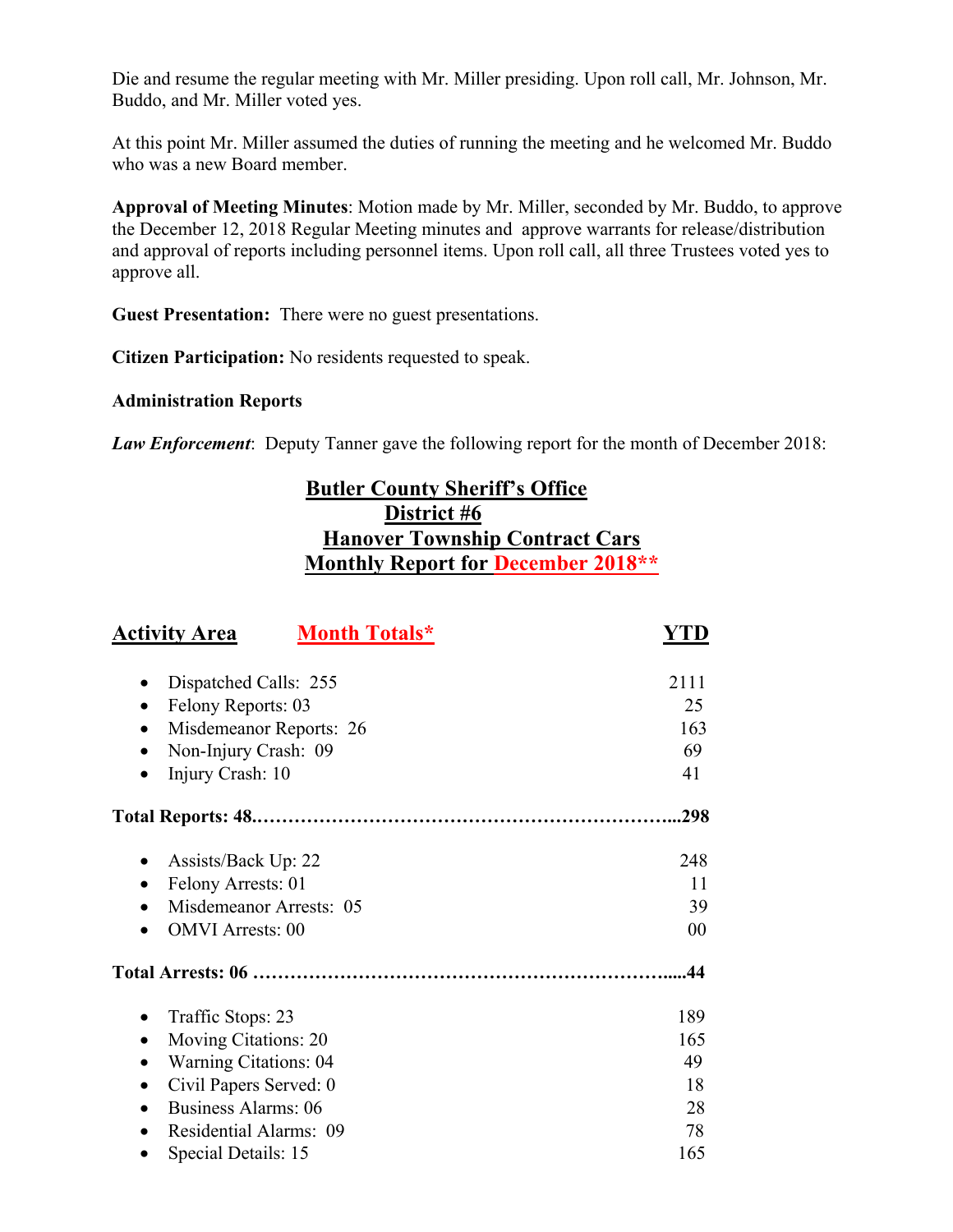- COPS Times: 5,200 (*Min.*) 57,600 Min
- Vacation Checks: 32 197

#### \*\*\*\*\*\*\*\*\*\*\*\*\*\*\*\*\*\*\*\*\*\*\*\*\*\*\*\*\*\*\*\*\*\*\*\*\*\*\*\*\*\*\*\*\*\*\*\*\*\*\*\*\*\*\*\*\*\*\*\*\*\*\*\*\*\*\*\*\*\*\*\*\*

Reporting: \*\* Stats are for Deputy Mayer and Deputy Tanner. Prepared by BEH.

#### **Note:**

 $\bullet$ 

## **Hanover Township Fire Department Monthly Report for December 2018- Phil Clark Fire Chief (Presented in January 2019)**

Run and detail activity for the Fire and EMS operations are reflected in the following numbers:

|                                                 |     | <b>Month</b>                   | <b>YTD</b>                |
|-------------------------------------------------|-----|--------------------------------|---------------------------|
| <b>Emergency Medical Operations/Squad Runs:</b> |     | 56                             | 519                       |
| Motor Vehicle Accidents:<br>٠                   |     | 09                             | 82                        |
| Fire Runs:<br>$\bullet$                         |     | 13                             | 125                       |
| Fire Inspections:<br>$\bullet$                  |     | 16                             | 20                        |
| <b>Knox Box Details</b><br>$\bullet$            |     | 00                             | 00                        |
| Other<br>$\bullet$                              |     | 00                             | 00                        |
| Total for the month:                            |     |                                | <b>94 Runs/Operations</b> |
| <b>Total Year 2018: 777 Runs/Operations</b>     |     | (Fire/EMS Runs)                |                           |
| <u>.</u><br>Total for 2017                      | 689 | (Dec 2017: 71 Runs/Operations) |                           |
| Total for 2016                                  | 705 |                                |                           |
| Total for 2015                                  | 733 |                                |                           |
| <b>Total for 2014</b>                           | 809 | 5 year average: 737            |                           |
| Total for 2013<br>2006                          | 750 | 12 Year Average: 701 since     |                           |
| Total for 2012                                  | 693 |                                |                           |
| Total for 2011                                  | 719 |                                |                           |
| Total for 2010                                  | 748 |                                |                           |
| Total for 2009                                  | 676 |                                |                           |
| Total for 2008:                                 | 669 |                                |                           |
| Total for 2007:                                 | 717 |                                |                           |
| Total for 2006:                                 | 505 |                                |                           |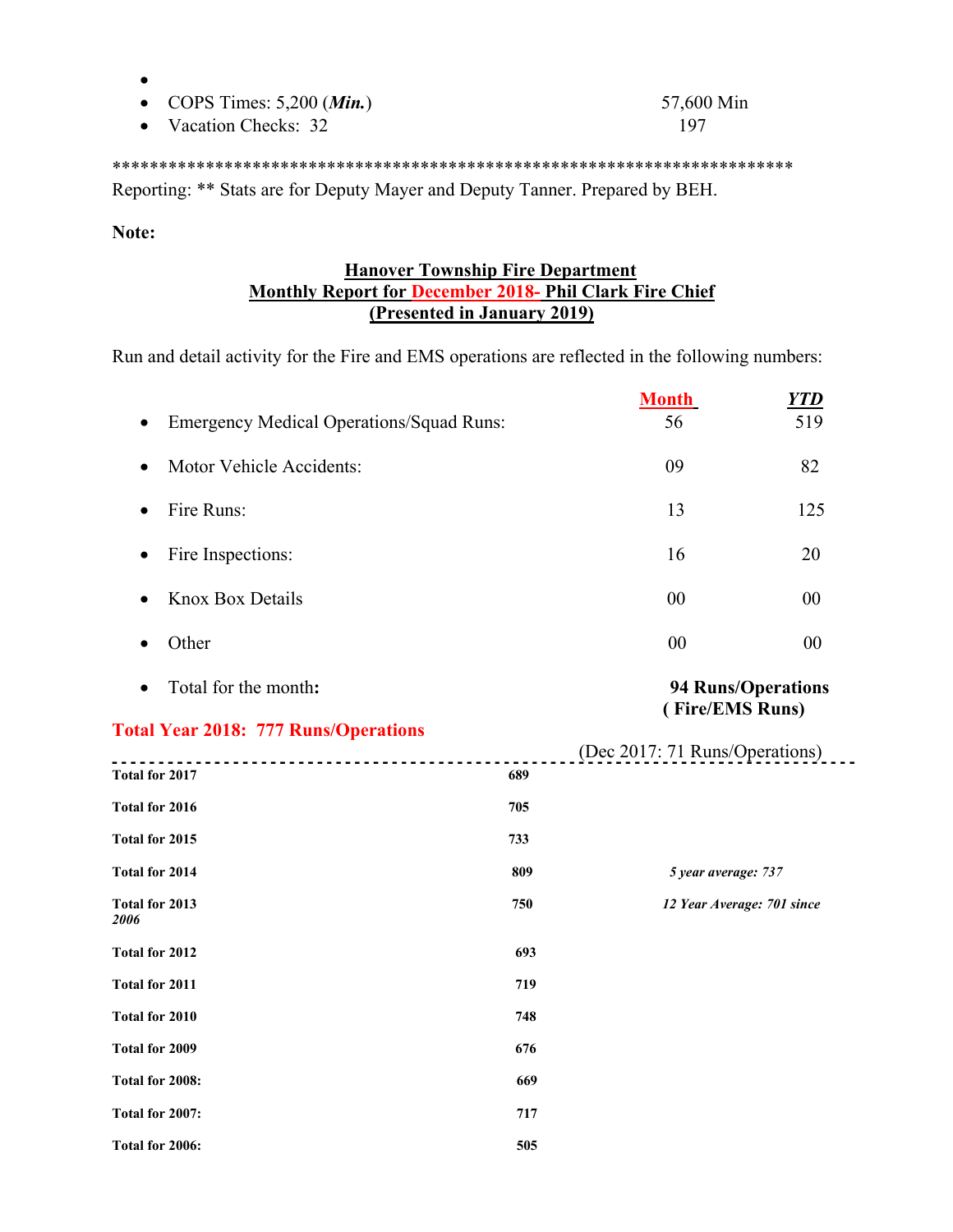*Road/Cemetery*: Mr. Gardner presented the following report for the month of December 2018:

#### **SUPERINTENDENT'S REPORTS (January 23, 2019)**

Millville Cemetery Operations Report December 1 through December 31, 2018

| 2 Graves sold to Township residents (@ \$610)----------- \$1,220.00          |      |
|------------------------------------------------------------------------------|------|
| 1 Graves sold to nonresidents (@ \$895)-----------------------\$ 895.00      |      |
| 0.00                                                                         |      |
|                                                                              |      |
| 0.00                                                                         |      |
| 0.00                                                                         |      |
| <b>Foundation and Marker installation fees-------------------S</b><br>626.40 |      |
|                                                                              | 0.00 |
|                                                                              | 0.00 |
|                                                                              |      |

Other Cemetery activities:

- 1. Fixed graves and sink holes
- 2. Cleaned the office and garage
- 3. Worked on equipment
- 4. Cut grass once

#### **Road, Streets and Park (Scot Gardner)**

- 1. Plowed gravel off Stahlheber Road after heavy rains.
- 2. Pressure washed black mold off the Firehouse.
- 3. Replaced the light ballast on a rear entry door on the Firehouse.
- 4. Picked up a deer carcass on Krucker Road and one on Hogue Road.
- 5. Performed ditching around a driveway pipe on Regina Place.
- 6. Repaired potholes on multiple roads.
- 7. Placed gravel on Pearle Lane.
- 8. Chipped up brush from ice storm.
- 9. Performed ice and snow control on December  $5<sup>th</sup>$ .
- 10. Cleaned trucks after snow event.
- 11. Worked on equipment.
- 12. Completed the yearly stormwater report.
- 13. Performed monthly truck, park, and storm water inspections.

\*\*\*\*\*\*\*\*\*\*\*\*\*\*\*\*\*\*\*\*\*\*\*\*\*\*\*\*\*\*\*\*\*\*\*\*\*\*\*\*\*\*\*\*\*\*\*\*\*\*\*\*\*\*\*\*\*\*\*\*\*\*\*\*\*\*\*\*\*\*\*\*\*\*\*\*\*\*\*\*\*\*\*\*\*

#### **Administrator December Summary Report (January 2019)**

- Fire/EMS Run Data: Dispatch Log information for December 2018; Prepared summary overview of data.
- **Fire Department**: Specifications for SCBA Units and Accessories were completed. ORC Requirements for bid notice were addressed. Bids were received and opened on November 28, 2018. Contract documents sent to the Prosecutor for review and sign off. Documents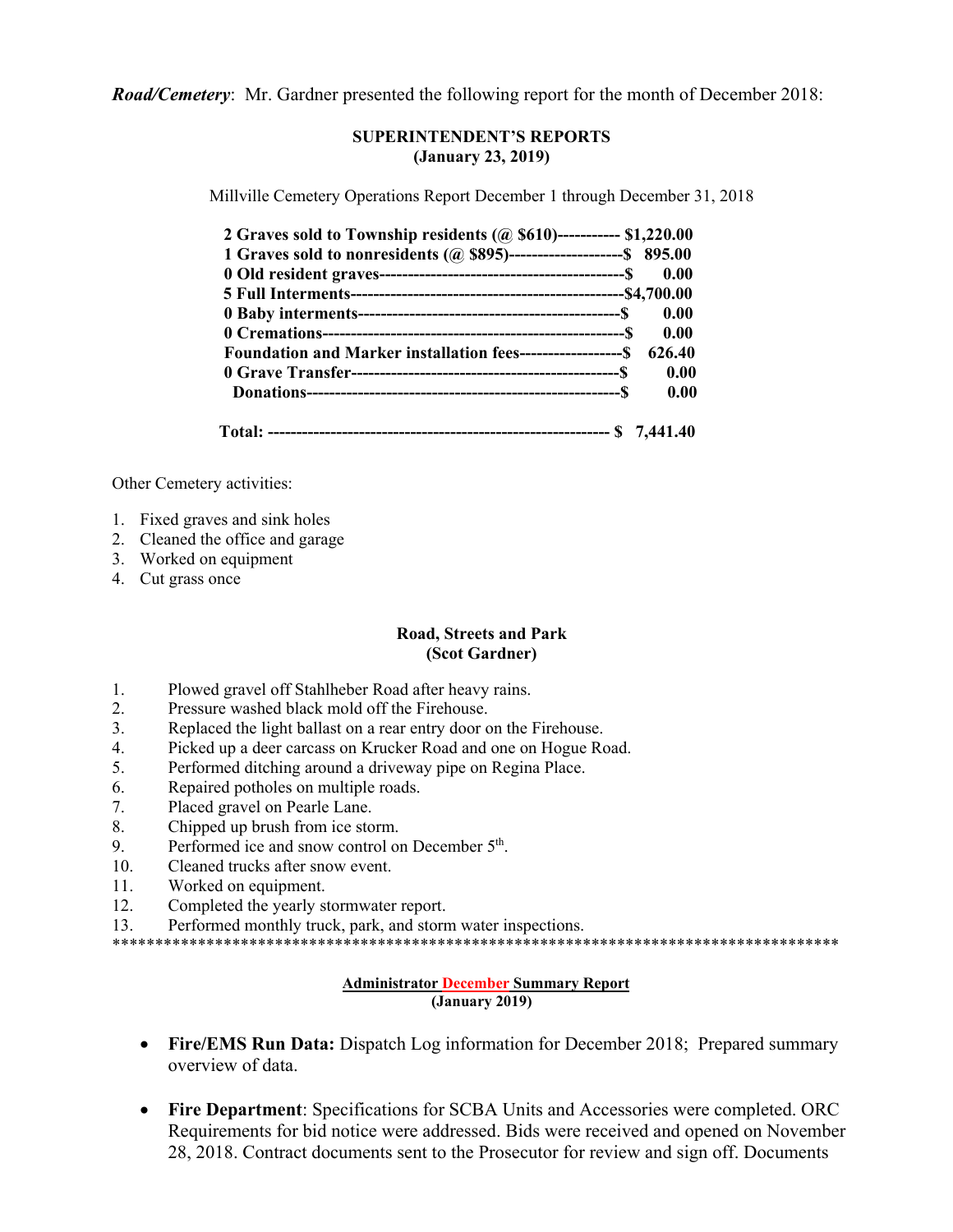were picked on December 31, 2018 and met the Vogelpohl VP to sign/order the afternoon of 12/31 before January 1, 2019 price increase.

- **Nuisance Properties:** Very little action; talked with Shady Nook attorney stating we need final answer and documents for the January 23rd 2019 meeting.
- **Township 2019 Road Program:** Township approved program was submitted to the County Engineer. Proposed program was also published in the Township Newsletter that was delivered to residents the week of November 5th. Reviewed in December for final recommendation to the Board for the January meeting
- **Outside Legal Counsel:** Worked with Montgomery Rennie and Jonson law firm on ongoing issues at the state level. All proceedings should be concluded by the second week of January 2019.
- **Records and Records Commission**: A Records Commission meeting was held December 12, 2018. Existing retention schedule was reviewed with possible changes. Documents needs to be amended and sent to the State Historical Society. Still need space for new records.
- **Board, Financial Reports and Payroll Reports (ongoing)**: Obtained data from the Fiscal Officer and prepared Township funds analysis for the monthly Board meeting. Prepared Trustee packets. Prepared numerous contracts and permits for facility rentals. Worked with Ms. Prickett on payroll issues and time sheets for staff.
- **Dental and Vision Insurance Renewal:** Traditionally these plans are renewed in December. Staff review has taken place; no increase in costs. Legislation was prepared for the December 12th Board meeting and was approved.
- **State Reporting Requirements:** Reviewed requirements for reports to SERB, BWC and Safety Council. Set targets dates for final preparation and filing.
- **Wencella Drive Drainage Issues:** Began investigation into sink hole problems in and out of the right of way. Will be working on information and documents to seek help from the County Engineer's Office.
- **Recognition of Employees and Volunteers:** As approved by the Board a Holiday Function was set for December 15, 2018. Invitations were prepared and sent out. Julie Prickett, Arlene Henry, Pat Miller, Greg Sullivan and Bruce Henry prepared all necessary items for this Board event.

## **Personnel Actions and Other Items of Note**

## *Personnel actions and appointment of new personnel:*

*Fire Department:*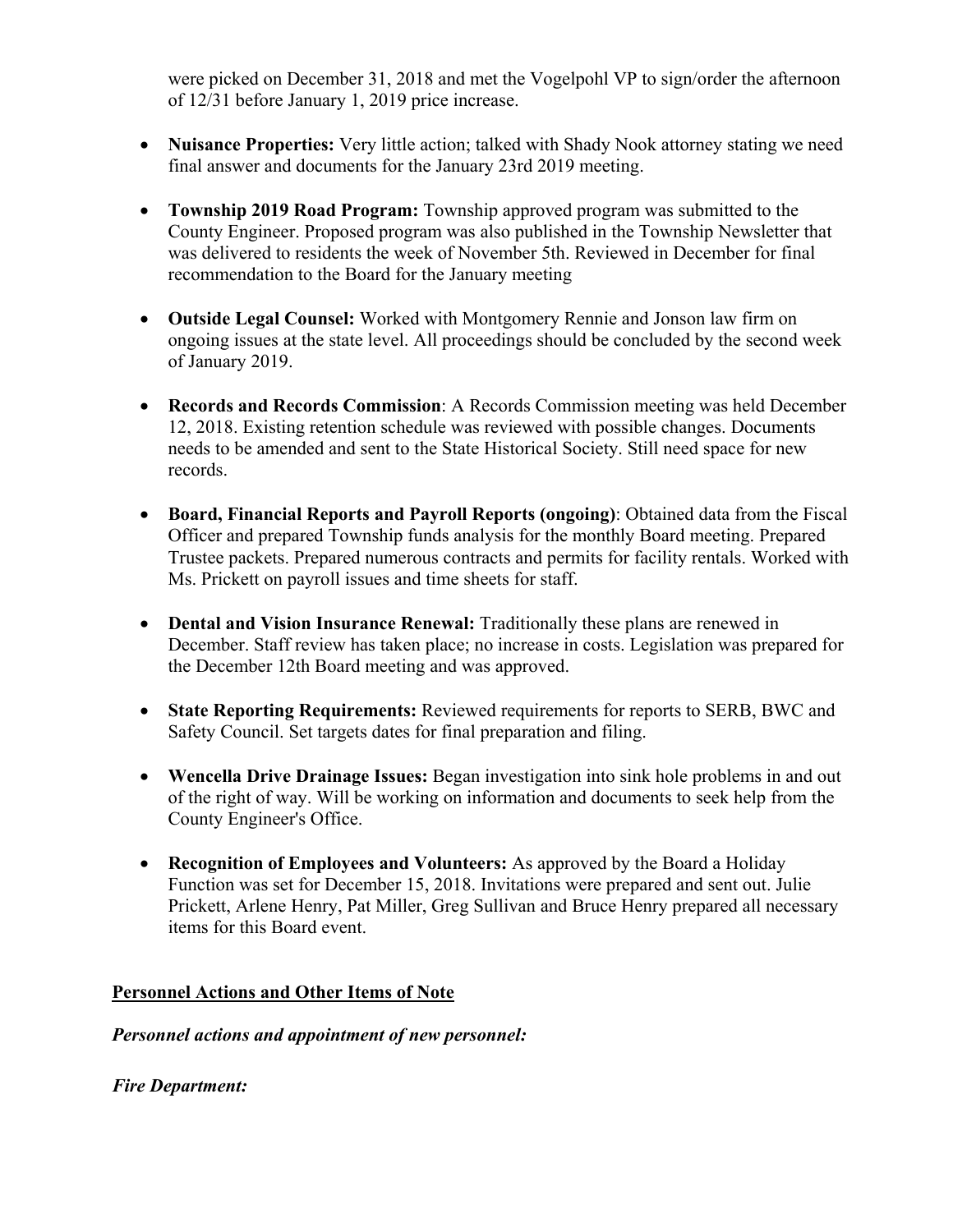**Hire**: Jason Reagan 4690 McGreevy Drive Fairfield, Ohio 45014 as an EMT-B up to \$13.50 per hour part time on station duty subject to successful completion of background review/successful completion of steps and sign off by the Township Administrator.

**Hire:** Ben Broering 11830 New Beddinger Road Harrison, Ohio 45036 as a FF/EMT- B at \$12.00 per hour part time on station duty subject to successful completion of background review/successful completion of steps and sign off by the Township Administrator.

**Hire**: Scott Barger 410 Hyde Park Drive Hamilton, Ohio 45013 as a FF at \$18.00 per hour as volunteer part time subject to successful completion of background review and sign off by the Township Administrator.

**Hire**: Kayla R. Smith 2475 Lanes Mill Road Hamilton, Ohio 45013 as a volunteer part time FF at a rate of \$18.00 per hour subject to successful completion of background review and sign off by the Township Administrator.

## *Road Department and Cemetery:*

**Cody Marlow,** seasonal employee (cemetery) last work day for 2018 was December 28, 2018. Will return in the spring of 2019.

#### *Other General Actions Non Personnel Related: (Still in Progress- Ongoing)*

**Ongoing: Studying ways to secure records** properly and find space as the Township storage is limited at this time. Also still have to finish new formatting of approved Records Retention Schedule to be presented to the state. Older files have been placed in file cardboard storage boxes. (Still working on these issues). Records storage is a problem as space is very limited.

**Admin Security and Protection of Records**: This issue needs to be addressed as soon as the budget will allow. Proposals have been sought in earlier in the year. Waiting on possible alternatives.

**Road Department Truck**: The unit is in final phases of completion. Should have the unit by the end 2018 or early 2019.

**Strategic Planning Session Needed**: A working meeting is recommended to assess the direction of the Township and priorities as schedule changes, costs, and settlements of new revenue have been received. This would include discussion of the adjustments made to the 2018 Road Program, the 2019 Road Program issues, equipment purchases, and projections for the future.

## **Of Note- Budget Information for December 31, 2018**

**Cash Balance as of December 31, 2018: \$1,415,972.54** 

**1) Total Expenditures all funds for December 2018**: \$188,834.79 / **Revenue:** \$94,000.83

**2) Total General Fund cash on hand December 2018: \$**450,614.43 (31.82%) of Total funds

**3) Total Fire/EMS Fund cash on hand December 2018**: \$489,418.34 (34.56%) of Total funds

**4)** *Monthly Revenue and Expenditure Reports by fund are attached to this report.*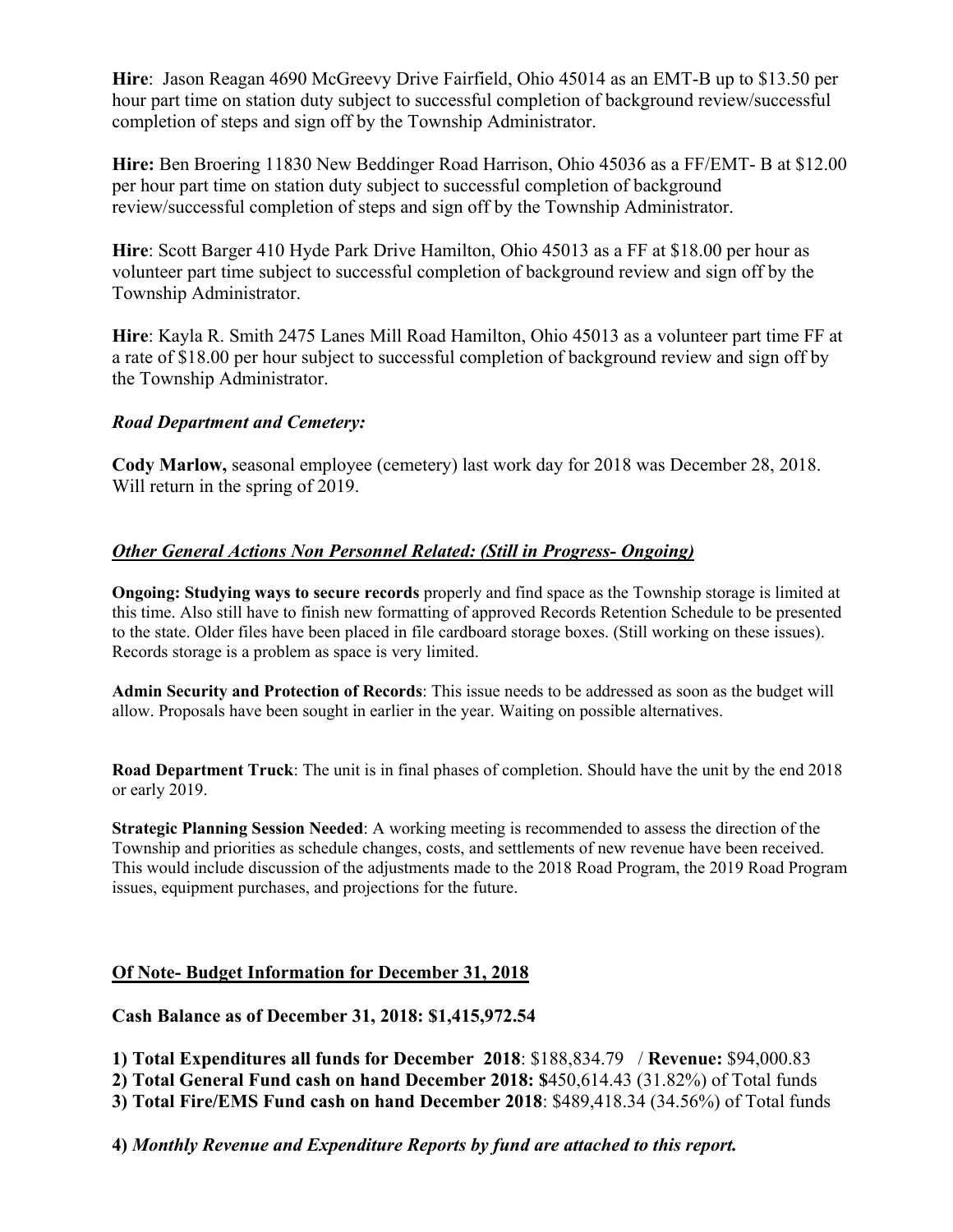Jan-Cash Balance: \$1,380,611.21 Jan: \$1,148,374.71 Feb-Cash Balance: \$ 1,331,175.05 Feb: \$1,158,413.75 Mar-Cash Balance: \$1,259,054.92 April-Cash Balance: \$1,546,929.78 May-Cash Balance: \$1,524,373.14 June-Cash Balance: \$1,506,977.71 July-Cash Balance: \$1,517,738.15 Aug-Cash Balance: \$1,286,101.15 Sept-Cash Balance: \$1,533,842.91 Oct- Cash Balance: \$1,444,676.89 Nov- Cash Balance: \$1,384,569.72 **Dec-Cash Balance: \$1,324,682.90** 

#### **Fiscal Year 2016** Fiscal Year 2017

 **Jan- Cash Balance: \$1,086,880.70 Feb- Cash Balance: \$ 975,051.11 Mar- Cash Balance: \$ 929,271.02 Apr- Cash Balance: \$1,259,751.18 May- Cash Balance: \$1,256,517.69 June- Cash Balance: \$1,231,659.27** July- Cash Balance: \$1,136,203.94  **Aug- Cash Balance: \$1,088,071.02 Sept- Cash Balance: \$1,231,337.97 Oct-** Cash Balance: \$1,199,176.98 **Nov- Cash Balance: \$1,083,268.01** Dec- Cash Balance: \$1,046,996.51

#### **Fiscal Year 2018**

 **Jan- Cash Balance: \$1,163,186.72 Feb- Cash Balance: \$1,073,432.10 Mar- Cash Balance: \$1,074,034.55 Apr- Cash Balance: \$1,716,834.06 May- Cash Balance: \$1,692,832.17 June- Cash Balance: \$1,622,292.66 July- Cash Balance: \$1,646,449.31 Aug- Cash Balance: \$1,584,537.39 Sept- Cash Balance: \$1,913,802.96 Oct- Cash Balance: \$1,598,162.43 Nov- Cash Balance: \$1,510,806.10 Dec- Cash Balance: \$1,415,972.54** 

#### **Fiscal Year 2014 Fiscal Year 2015**

| an:             | \$1,148,374.71 |
|-----------------|----------------|
| eb:             | \$1,158,413.75 |
| Mar:            | \$1,551,667.37 |
| \pr:            | \$1,458,584.04 |
| May:            | \$1,477,662.73 |
| une:            | \$1,393,267.44 |
| July:           | \$1,332,264.37 |
| Aug:            | \$1,125,949.35 |
| Sept:           | \$1,449,880.79 |
| $\nobreak$ Dct: | \$1,362,945.99 |
| Nov:            | \$1,194,472.00 |
| Dec:            | \$1,093,559.61 |

| .lan: | S<br>888,346.09 |
|-------|-----------------|
| Feb:  | S<br>902,459.77 |
| Mar:  | 900,176.59<br>S |
| Apr:  | \$1,471,639.15  |
| May:  | \$1,413,018.92  |
| June: | \$1,359,085.19  |
| July: | \$1,321,950.79  |
| Aug:  | \$1,274,996.15  |
| Sept: | \$1,646,935.23  |
| Oct:  | \$1,511,096.61  |
| Nov:  | \$1,286,649.51  |
| Dec:  | \$1,243,274.81  |

**General Notes: The Fiscal Officer and Administrator are very concerned about the ongoing significant negative impact of property devaluations and state cuts have had on the budget/revenues as discussed in previous Board briefings and reports. Plans are underway to make any necessary adjustments for fire operations until levy**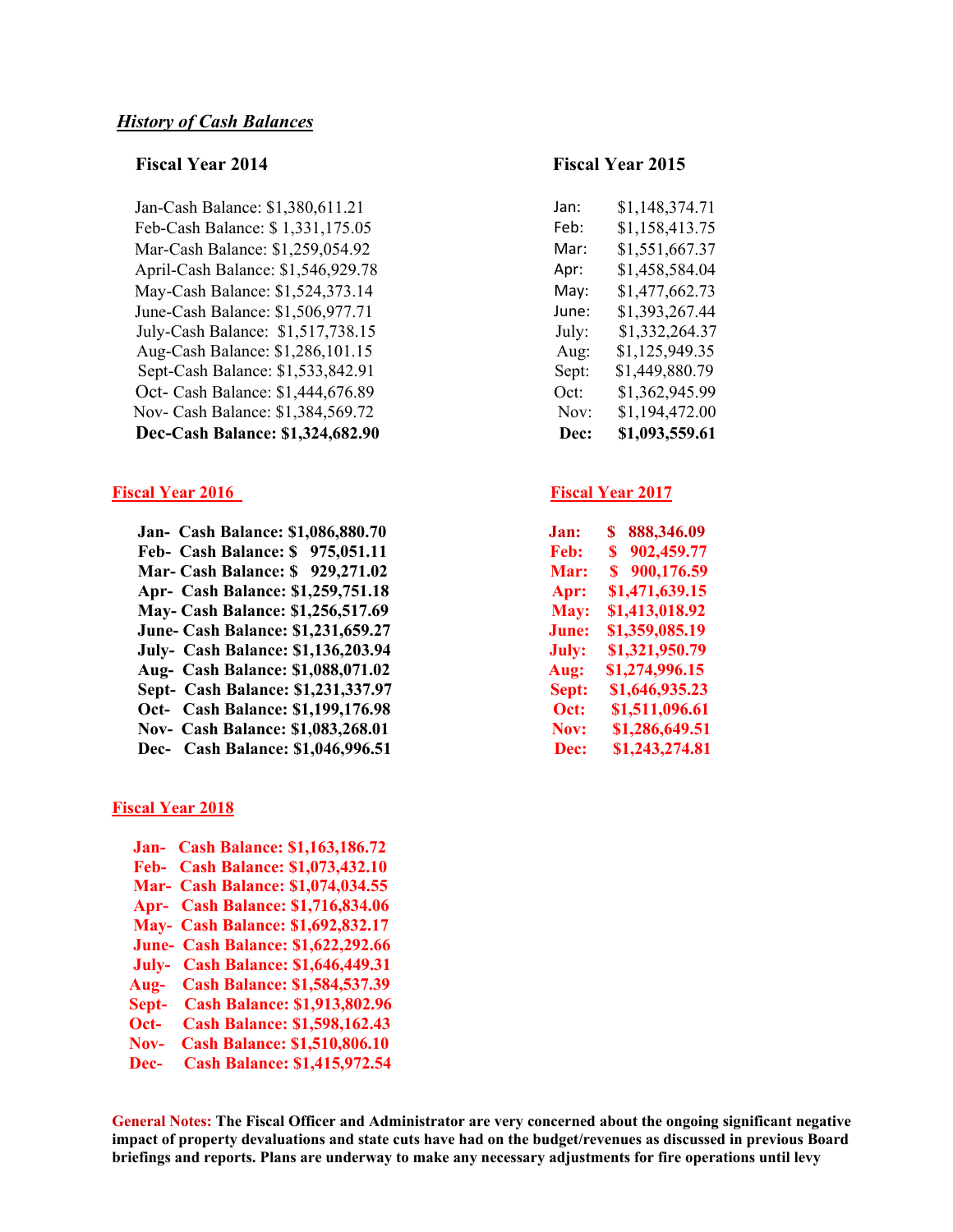**revenues are received the first half of 2017. Other areas such as road related issues and General Fund problems continue to exist and will need attention as previously discussed. The Tax Budget filed in July 2016 had some significant reductions. Tax revenue is not rebounding and consideration of an operating levy or other related levy in 2017 is critical to the Township well being.** 

**January 2017: Although expenses were held to essential items in 2016 and the total expenditures for 2016 were below 2015 expenditures showing a reduction of \$52,554.69, the General Fund revenues continue to shrink. The Township cannot continue to provide existing service levels through the General Fund as revenues continue to decrease.** 

**July 2017: The Township has not fully recovered from the State of Ohio cuts in revenue to the Township as well as the decrease property values. AS the lower valuation impacted the tax base, the overall budget and specifically the General Fund has decreased below 2015 levels. Projections for 2018 are slightly better but still below levels prior to 2015. To account for these shortages when faced with increasing costs, staff has been limited and no new maintenance projects have been undertaken in all areas- only absolutely necessary repairs.** 

**September 2017: Questions arise about the Local Government allocation of the General Fund which has been shrinking over time. In 2007 Hanover Township's allocation was \$278,971.00; in 2017 the amount certified by the County Budget Commission is \$128,166.50 or a 54.1% decrease over this period.** 

**December 2017: With the approval of the General Operating Levy, an additional \$368,262.00 is anticipated per year received in Fiscal Years 2018 through 2022 which will ease the strain on the General Fund. Indentified projects needing attention over the 5 year period totals over \$1,890,560.00 with total expected revenue of \$1,841,310.00.** 

**April 2018: Settlement from the County Auditor received second week of April. 2018 Road Program may need adjustment. CD Funding cleared for the sink hole problem on Amarillo Drive.** 

**July 2018: New vehicles for the Fire Department and Road Department will be arriving the last quarter of the year. Lease Purchase agreements and financing must be set up while protecting the Township's Bond Rating. These costs should be examined when a Township Strategic Planning Session is scheduled by the Board.** 

**November 2018: The Township strategy and goal session should be scheduled by the Board in January 2019 after close out of the 2018 fiscal year.** 

Financial Reporting of Revenues and Expenditures were prepared by the Administrator and attached for the Board to review.

In addition, the Administrator presented reports regarding the Bond Payment Schedule and Lease Purchase payments. A report was also presented outlining the two current tax levies, amounts/revenue and expiration dates.

\*\*\*\*\*\*\*\*\*\*\*\*\*\*\*\*\*\*\*\*\*\*\*\*\*\*\*\*\*\*\*\*\*\*\*\*\*\*\*\*\*\*\*\*\*\*\*\*\*\*\*\*\*\*\*\*\*\*\*\*\*\*\*\*\*\*\*\*\*\*\*\*\*\*\*\*\*\*\*\*\*\*\*\*\*\*

#### **Old Business**

*December 2018 Fire/EMS Run Data Summary:* Mr. Henry presented a report to the Board summarizing data from the BCSO Dispatch Center. Mr. Henry reported the average run time for the month was 8.36 minutes and that Mondays were the busiest run days of the week. (See report).

*Road Program 2019/Continued Discussion/Approve Resolution No. 13-19:* Mr. Henry reviewed the proposed 2019 Road Program to be submitted to the BCEO. The proposed Road Program Report should be modified to drop Hussey Road improvements until such time as the Island Lake Dam Project is completed. The prepared attachment is corrected as listed below: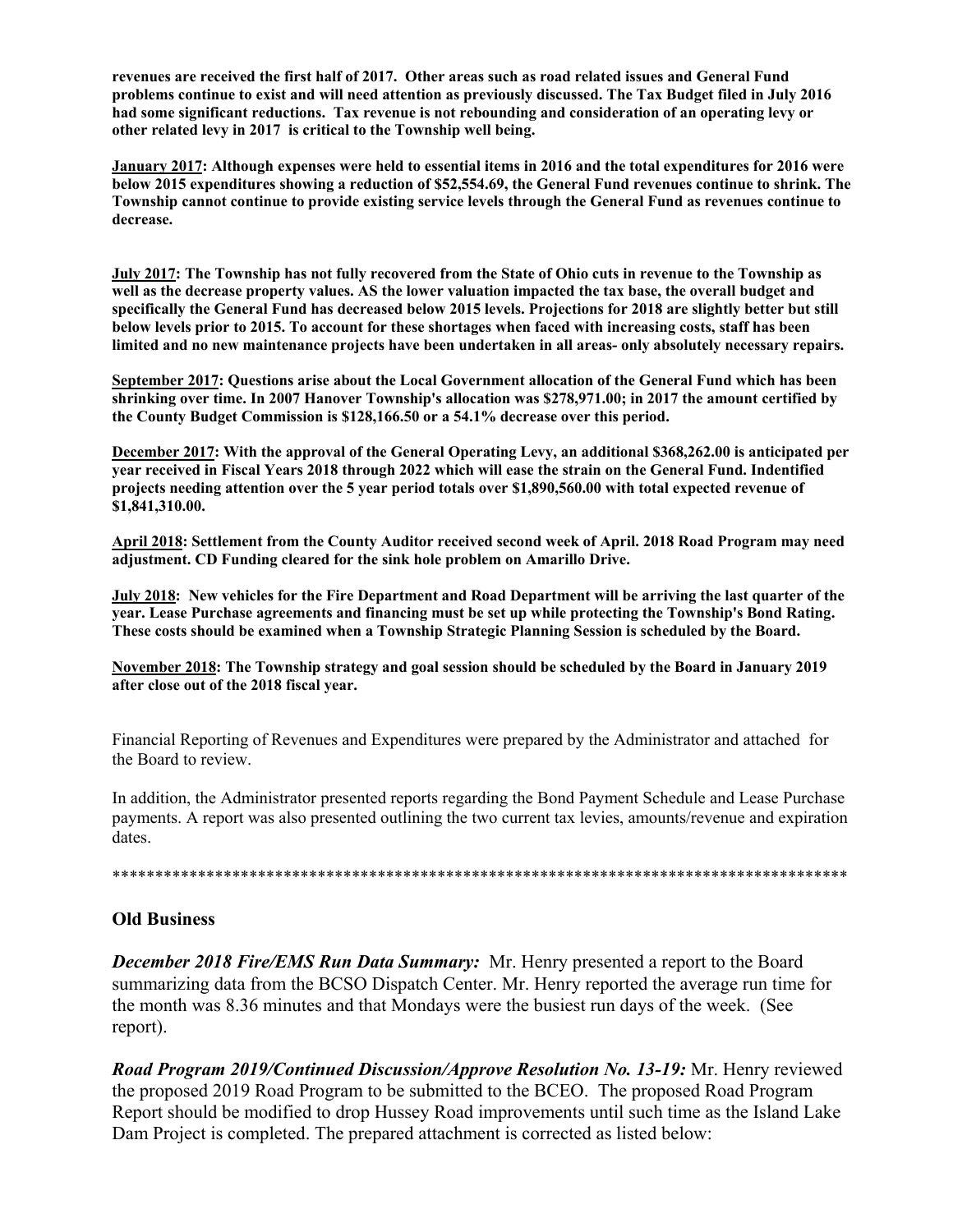## **Attachment Resolution No. 13-19 (January 23, 2019)**

#### **Proposed 2019 Road Program Considerations (Preliminary) September 27, 2018**

#### **Re-Base Work**

Darrtown Road Dead End: Work to address to 4' by 150'

Decamp Road: Tow sections 4' by 70' and 5' by 100'

Cochran Road: 4' by 110'

Jesse Drive: Repair 22 cross cracks

#### **Chip Seal**

#### *Hussey Road: Dead end to US 27* **(Drop this road; submit in 2020)**

Brunner Road: Dead end to Stahlheber Road

#### **Retrace**

Hogue Road

Krucker Road

Darrtown Road: From Nichols to Township Line

\*\*Gene Avenue Culvert Replacement: Will be submitted as a Community Development Project in November. \*\*\*\*\*\*\*\*\*\*\*\*\*\*\*\*\*\*\*\*\*\*\*\*\*\*\*\*\*\*\*\*\*\*\*\*\*\*\*\*\*\*\*\*\*\*\*\*\*\*\*\*\*\*\*\*\*\*\*\*\*\*\*\*\*\*\*\*\*\*\*\*\*\*\*\*\*\*

#### *Other Old Business: Shady Nook Update*

Mr. Henry presented a letter from Jay Bennett, attorney for Ms. Ommert, owner of the Shady Nook. Mr. Bennett stated in the letter that he believed the matter is resolved, the owner is willing to work with the Land Bank and Township to donated the property to the Land Bank for ultimate demolition of the old commercial structure. Mr. Henry informed Mr. Bennett that final documents and Ms. Ommert's position must be presented to the Board at the February 20, 2019 meeting. The Board expressed concern and wants this demolition to move forward as soon as possible. Mr. Miller made a **motion** for the Township Administrator to make arrangements for demolition consistent with past Township orders to Ms. Ommert as time has run out for Ms. Ommert to eliminate this unsafe structure and declared nuisance. The motion was seconded by Mr. Buddo. After discussion, the Fiscal Officer called the roll with all three Trustees voting yes.

#### **Other Old Business: Street lights Shank Road and Gene Avenue**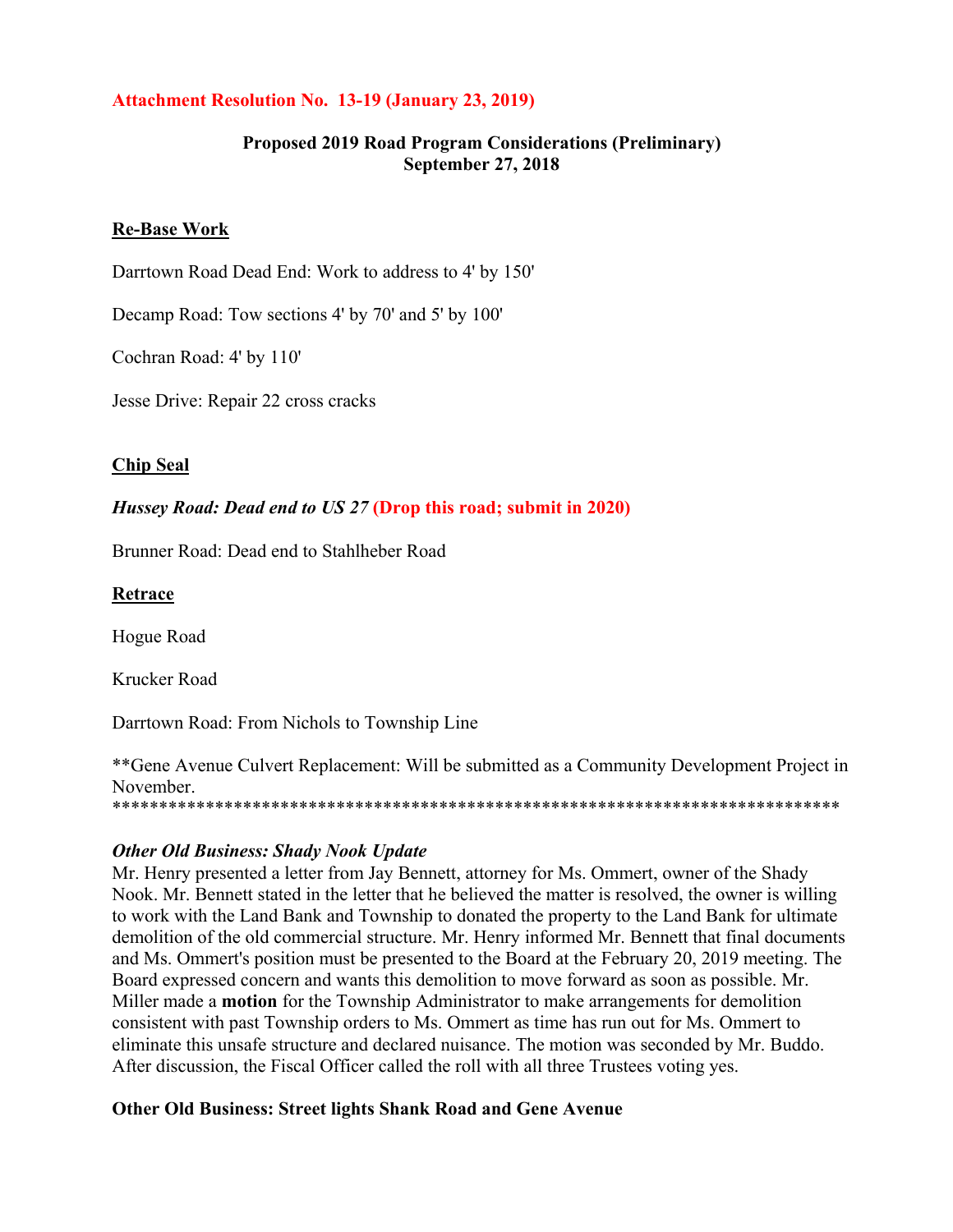Pursuant to the Board instructions, street light requests were presented to Duke Energy for placement at the end of Shank Road and Gene Avenue at the requests of residents. After examination there appeared to be questions regarding safety and security which may be addressed by installing street lights. The Township has limited funds to devote to street lights in general but will consider special circumstances on a case by case basis.

Mr. Henry reported that Duke Energy will charge \$670.54 with a monthly fee of \$2.28 for the street light to placed at the end of Shank Road. For Gene Avenue, the cost is \$1,666.23 for installation and a \$4.08 monthly fee. After discussion among Board members and the staff, Mr. Miller made a **motion** to approve the aforementioned street lights and authorize the Township Administrator to execute the necessary contracts with Duke Energy. The motion was seconded by Mr. Johnson. After discussion, the Fiscal Officer called the roll with all three Trustees voting yes.

#### **New Business**

#### **Resolution No. 05-19 (EMA Representative)**: *Be it Resolved*:

Moved by Mr. Buddo, seconded by Mr. Johnson, to approve the appointment of Mr. Larry Miller to the Butler County Emergency Management Agency Advisory Council for calendar year 2019. Upon roll call, all three Trustees voted yes.

#### **Resolution No. 06-19 (Blanket Certificates):** *Be it Resolved*:

Moved by Mr. Buddo, seconded by Mr. Miller, to allow the Fiscal Officer to open blanket certificates at \$5000.00 each to provide for ongoing Township expenditures in 2019. Upon roll call, all three Trustees voted yes.

## **Resolution No. 7-19 (Purchase Orders):** *Be it Resolved*:

Moved by Mr. Buddo, seconded by Mr. Johnson, to allow the Fiscal Officer to open Purchase Orders for Township expenditures in 2019. Upon roll call, all three Trustees voted yes.

## **Resolution No. 8-19 (Transfer of Funds and Balances**): *Be it Resolved*:

Moved by Mr. Buddo, seconded by Mr. Miller, to authorize the Fiscal Officer to transfer funds among line items within major Funds, not affecting total fund balances, to make required expenditures within proper accounting requirements. Further, specifically for the first quarter of 2019, \$25,000.00 is hereby approved to be transferred from the General Fund to the Cemetery Fund. Upon roll call, all three Trustees voted yes.

#### **Resolution No. 9-19 (Records Commission Committee):** *Be it Resolved***:**

Moved by Mr. Buddo, seconded by Mr. Johnson, to establish a Records Commission Committee consisting of the Fiscal Officer (Gregory L. Sullivan) and the Board President. Upon roll call, all three Trustees voted yes.

**Resolution No. 10-19 (Mutual Aid Agreement with Milford Township):** *Be it Resolved*: Moved by Mr. Buddo, seconded by Mr. Miller, to approve a mutual aid agreement with Milford Township and authorize payment in 2019 to Milford Township totaling \$400.00. Upon roll call, all three Trustees voted yes.

# **Resolution No. 11-19 Volunteer Firefighter Dependents Fund Board Appointments:** Mr.

Henry explained it was an annual requirement to appoint members to a Volunteer Firefighter Dependents Fund Board and certify the names of the members to the State Fire Marshal. After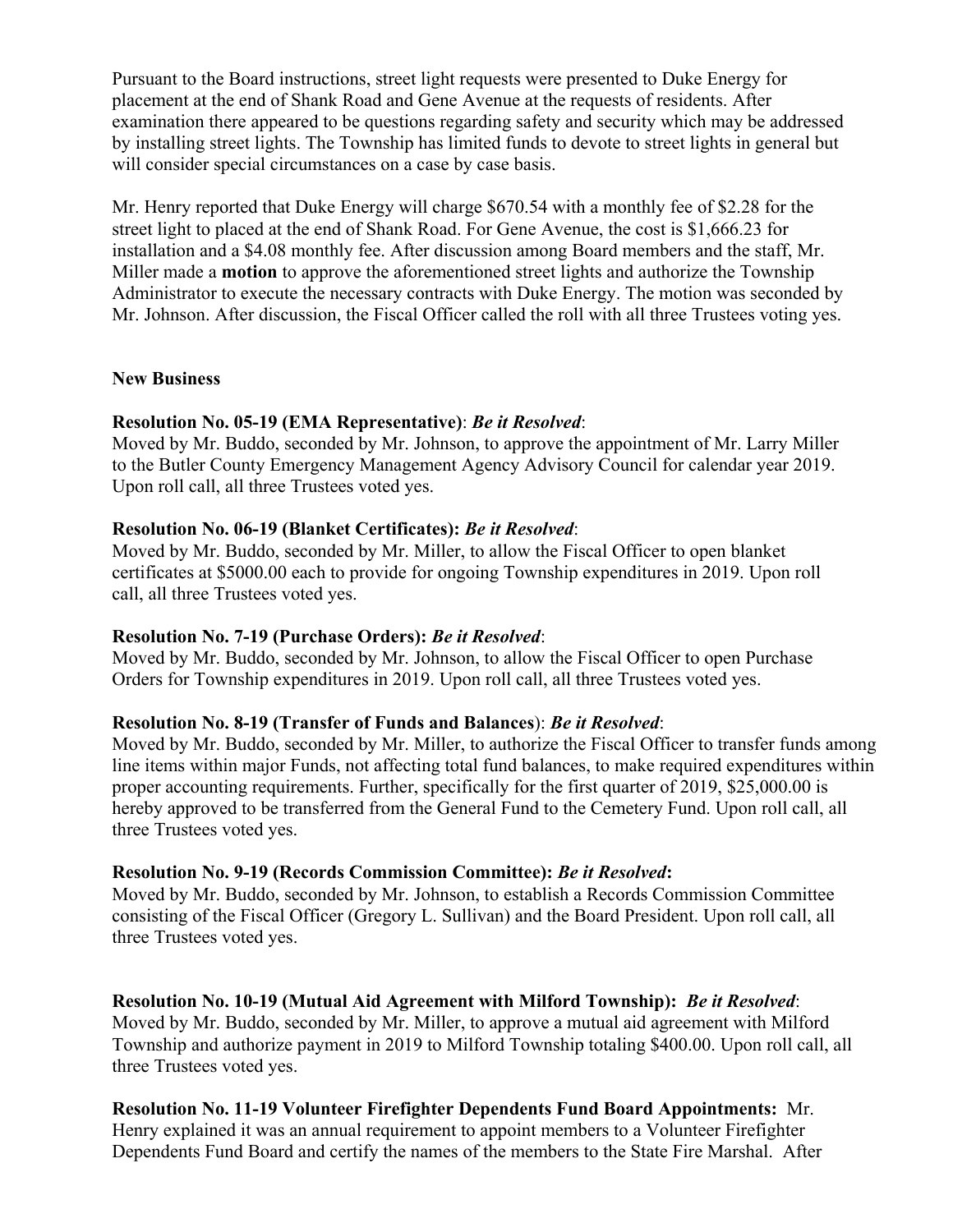some discussion, Mr. Miller made a **motion** to adopt Resolution No. 11-19 which was seconded by Mr. Buddo Upon roll call, all three Trustees voted yes.

#### **Resolution No. 11-19**

## **Complying With ORC Sections 146.03 and 146.04 in Regard to the Volunteer Fire Fighter's Dependent Fund Board Elections and Certification of Form**

*Whereas*, Hanover Township has maintained a Fire Department consisting of volunteer fire fighters as defined under Ohio law; and

*Whereas*, annually a Volunteer Fire Fighter Board must be duly elected and certified to the State Fire Marshal, whose members serve a one year term commencing January 1, 2019 through December 31, 2019; and

*Whereas*, the Board consists of five members: two selected by the Board of Trustees, two selected by the Fire Department and one selected by the other four; and

#### *Be it resolved by the Board of Township Trustees of Hanover Township Butler County, Ohio*

**Section I**. That the Board of Trustees elects Douglas L. Johnson and Gregory L. Sullivan.

**Section II**. That the Fire Department has elected Pat Miller and Jennifer Goble.

**Section III.** Recognize that the four previously selected members elect Bruce E. Henry to serve as the fifth board member.

The foregoing resolution was adopted in an open public meeting and is a reflection of the official action taken by the Board of Trustees of Hanover Township Butler County, Ohio on the 23rd day of January 2019.

| <b>Board of Trustees</b>                         | <i>Vote</i> | <b>Attest and Authenticate:</b>             |
|--------------------------------------------------|-------------|---------------------------------------------|
| Larry Miller<br>Jeff Buddo<br>Douglas L. Johnson |             | Gregory L. Sullivan<br>Fiscal Officer/Clerk |

\*The Board then noted the designation of Doug Johnson as the Chairperson and Gregory L. Sullivan as the Secretary of the Volunteer Fire Fighter Dependent Fund Board.

*Resolution No. 12-19 Cooperative Purchasing Program/State of Ohio:* Mr. Henry explained that the Township must annually request to participate in the State's Cooperative Purchasing Program. After some discussion, Mr. Buddo made a **motion** to adopt Resolution No. 12-19 which was seconded by Mr. Miller. Upon roll call, all three Trustees voted yes.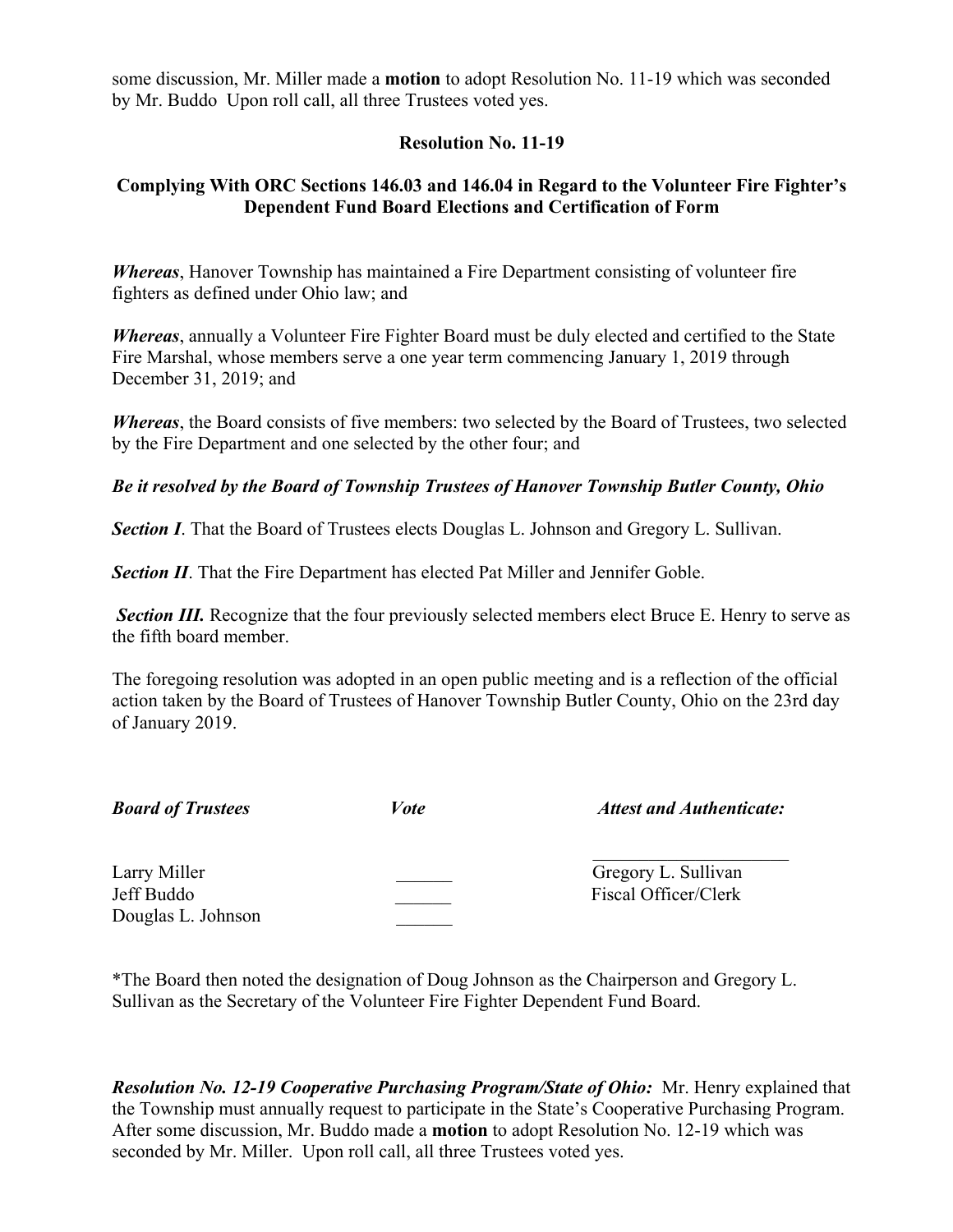## **Resolution No. 12-19**

#### **Authorizing Hanover Township's Continued Annual Participation in the State of Ohio Cooperative Purchasing Program (Ohio Revised Code 125.04)**

*Whereas, Ohio's Cooperative Purchasing Act (AM. Sub. H.B. No. 100 Eff. March 6,1986)* provides the opportunity for local governmental jurisdictions to participate to participate in contracts distributed by the State of Ohio (DAS) for the purchase of supplies, services, equipment and certain materials; and

*Whereas*, Hanover Township has been an active participant in the program in achieving tax dollar savings and efficiencies and wishes to continue participation; and

## *Be it resolved by the Board of Township Trustees of Hanover Township Butler County, Ohio*

**Section I**. That Hanover Township requests participation in state contracts in which the Department of Administrative Services, Office of State Purchasing has entered into and the Office of Cooperative Purchasing has distributed for the purchase of supplies, services, equipment and certain other materials pursuant to Ohio Revised Code Section 124.04.

**Section II.** That Hanover Township, through its designated officials, is hereby authorized to participate and agrees to be bound by all contract terms and conditions as the Department of Administrative Services, Office of Cooperative Purchasing, prescribes including payment of reasonable contract participation fees. Further, Hanover Township does hereby agree not to misuse such contracts or make disclosures related thereto for the purpose of avoiding the requirements of Section 125.04 of the Ohio Revised Code.

**Section III.** That the Fiscal Officer is hereby authorized to make payments to vendors directly as the result of purchasing any items in the aforementioned state contracts.

Section IV. That the Fiscal Officer and Township Administrator are hereby authorized to execute any documents related to the participation in the Cooperative Purchasing Program as specified.

The foregoing resolution was adopted in an open public meeting and is a reflection of the official action taken by the Board of Trustees of Hanover Township Butler County, Ohio on the 23rd day of January 2019.

| <b>Board of Trustees</b>                         | Vote | <b>Attest and Authenticate:</b>             |
|--------------------------------------------------|------|---------------------------------------------|
| Larry Miller<br>Jeff Buddo<br>Douglas L. Johnson |      | Gregory L. Sullivan<br>Fiscal Officer/Clerk |

As discussed under Old Business, this resolution formally approves what projects are submitted to BCEO for bidding the 2019 Road Program for Hanover Township.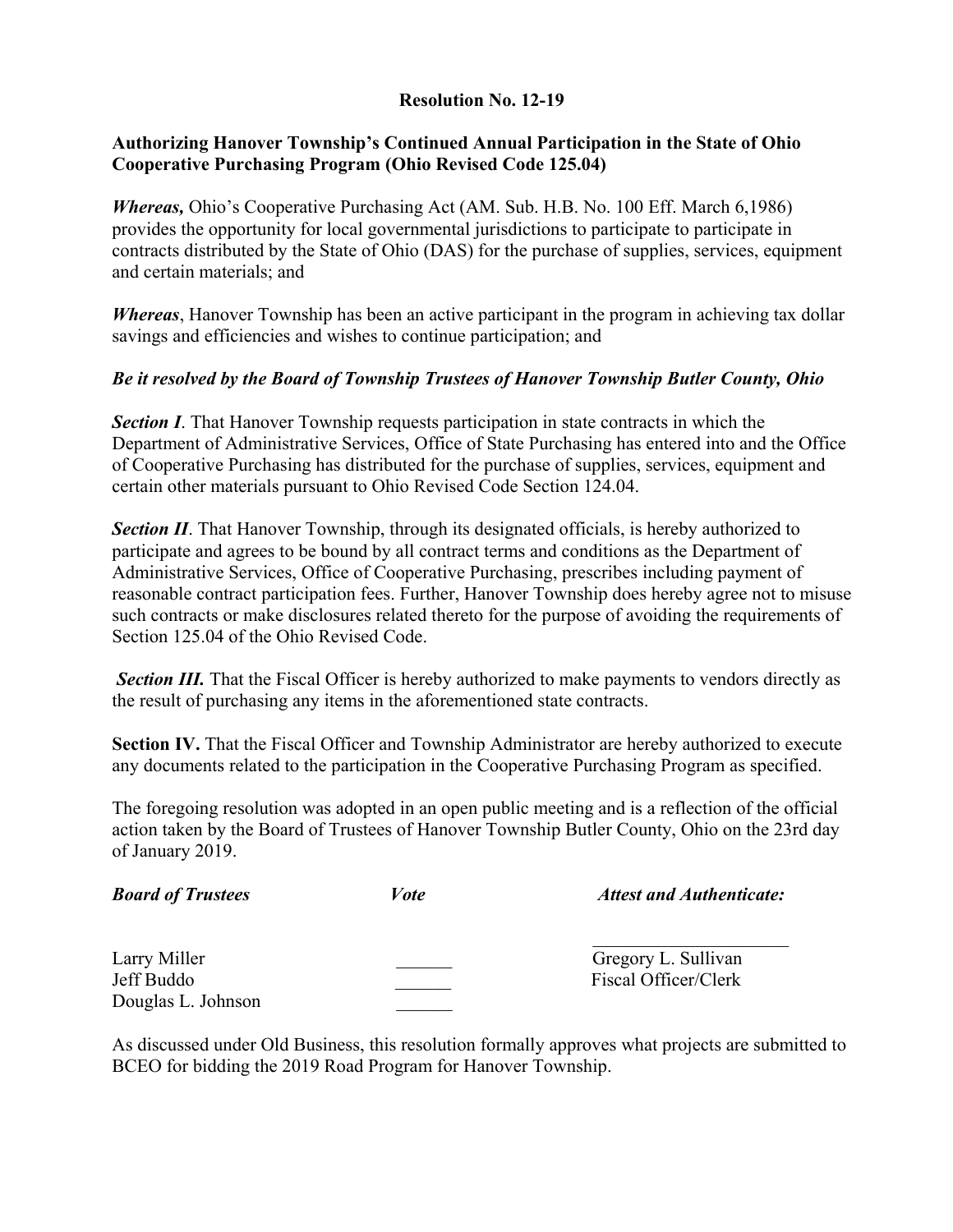#### **Resolution No. 13-19**

#### **Approving the 2019 Revised Resurfacing Program and Estimates for Hanover Township**

*Whereas*, Hanover Township works with the County Engineer's Office annually to cooperate with the county in the paving/road program; and

*Whereas*, the Township Trustees desire to participate in the 2019 Paving, Repair and Retrace Program with estimates provided by the County Engineer and new advice/information presented by the BCEO in November; and

*Whereas*, an attachment has been prepared labeled "Attachment-Resolution No. 13-19 which reflects the roads, special projects and related estimates approved by the Board of Trustees;

#### *Be it resolved by the Board of Township Trustees of Hanover Township Butler County, Ohio*

**Section I.** Resolution No. 13-19 is hereby approved authorizing the participation of Hanover Township in the 2019 Resurfacing and Repair Program through the Butler County Engineer's Office, taking advantage of economies of scale.

**Section II**. That the roads and estimates approved by the township are set forth in the attachment labeled "Attachment Resolution No. 13-19.

**Section III.** That this Resolution and attachment are to be delivered to the Butler County Engineer's Office prior to February 1, 2019.

The foregoing resolution was adopted in an open public meeting and is a reflection of the official action taken by the Board of Trustees of Hanover Township Butler County, Ohio on the 23rd day of January 2019.

|  |  | <b>Board of Trustees</b> |
|--|--|--------------------------|
|--|--|--------------------------|

*Formation <i>Board Attest and Authenticate:*  $\boldsymbol{\hat{z}}$ 

Larry Miller Gregory L. Sullivan Jeff Buddo **Exercise Server Exercise Server Alleh Server Exercise Server Alleh Server Server Alleh Server Server Alleh Server Server Server Alleh Server Server Server Alleh Server Server Server Server Server Server Server** Douglas L. Johnson

## **Attachment Resolution No. 13-19 (January 23, 2019)**

## **Proposed 2019 Road Program Considerations (Preliminary) September 27, 2018**

## **Re-Base Work**

Darrtown Road Dead End: Work to address to 4' by 150'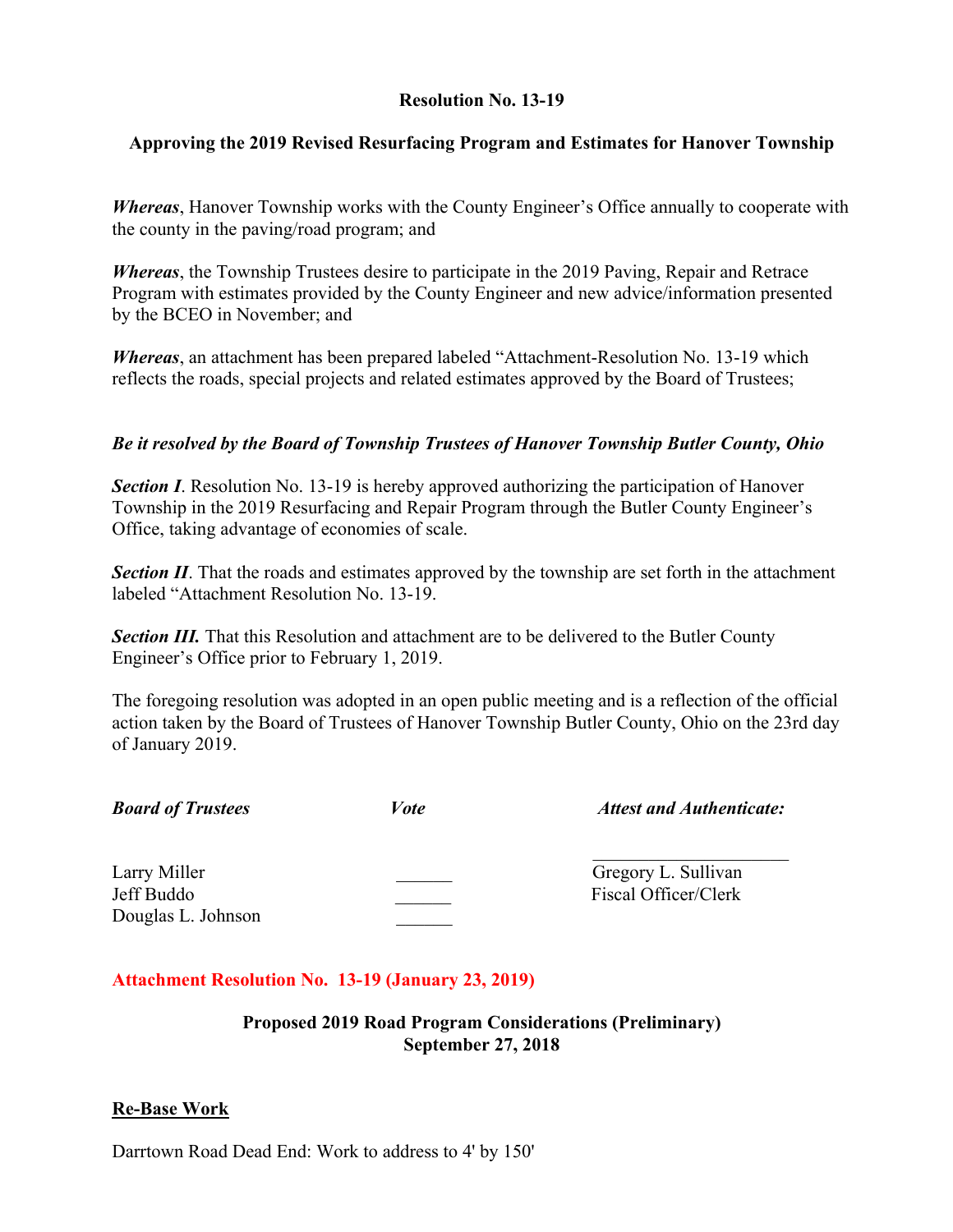Decamp Road: Tow sections 4' by 70' and 5' by 100'

Cochran Road: 4' by 110'

Jesse Drive: Repair 22 cross cracks

#### **Chip Seal**

#### *Hussey Road: Dead end to US 27* **(Drop this road; submit in 2020)**

Brunner Road: Dead end to Stahlheber Road

**Retrace** 

Hogue Road

Krucker Road

Darrtown Road: From Nichols to Township Line

\*\*\*\*\*\*\*\*\*\*\*\*\*\*\*\*\*\*\*\*\*\*\*\*\*\*\*\*\*\*\*\*\*\*\*\*\*\*\*\*\*\*\*\*\*\*\*\*\*\*\*\*\*\*\*\*\*\*\*\*\*\*\*\*\*\*\*\*\*\*\*\*\*

\*\*Gene Avenue Culvert Replacement: Will be submitted as a Community Development Project in November.

\*\*\*\*\*\*\*\*\*\*\*\*\*\*\*\*\*\*\*\*\*\*\*\*\*\*\*\*\*\*\*\*\*\*\*\*\*\*\*\*\*\*\*\*\*\*\*\*\*\*\*\*\*\*\*\*\*\*\*\*\*\*\*\*\*\*\*\*\*\*\*\*\*\*\*

*Resolution No. 14-19 Approving State Minimum Wage changes for all pay plans and Authorizing Certain Changes in Fire Department Classifications for Participation in OPERS:*  Mr. Henry explained that all pay plans must be adjusted to account for the 2019 requirements set forth by the State of Ohio regarding Minimum Wage. In addition to allow for assistance in filling the EMS scheduling in the Fire Department. Therefore, the Fire Department Pay Plan is revised to allow a classification of EMT or EMT P only which requires participation in OPERS for these positions.

## **Resolution No. 14-19**

## **Approving Updated Township Pay Plan and Job Classifications for Full Time and Part Time/Seasonal Employees Associated with Ohio Minimum Wage Pay and Clarifying OPERS Requirements for the Fire Department.**

*Whereas*, Hanover Township has established pay plans and general job classifications for full time, part time and seasonal workers; and

*Whereas*, the current play plans and job classifications help facilitate Township operational efficiencies and selection of personnel; and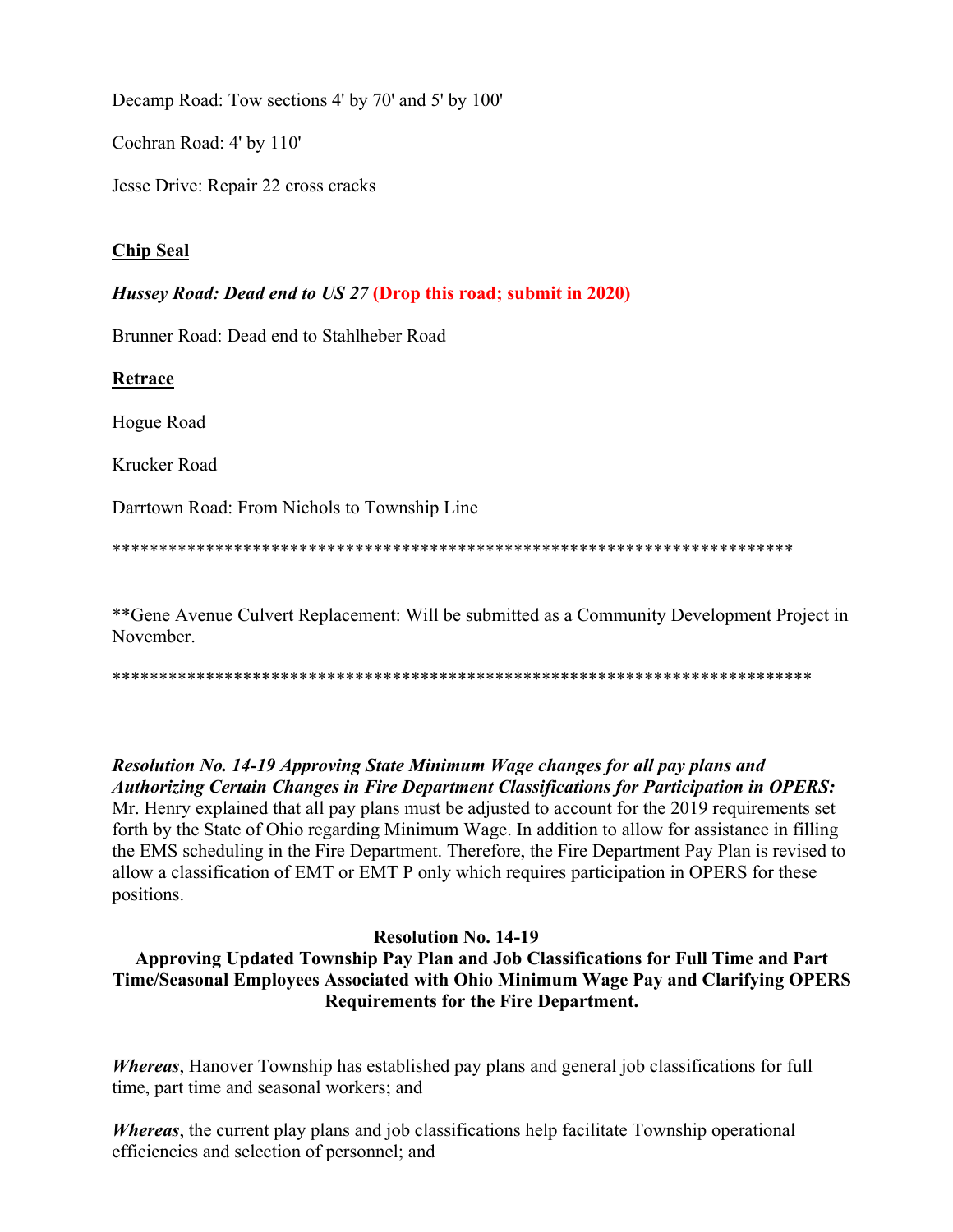*Whereas*, there is a need to update the Township Pay Plans and provide for minimum wage requirements for 2019, new part time Fire Department positions, update regular part time pay scales for Road and Cemetery Operations and Volunteer pay scales for 2019 as well as clarify certain provisions from OPERS regarding Fire Operations,

#### *Be it resolved by the Board of Township Trustees of Hanover Township Butler County, Ohio*

**Section I**. That the Township Pay Plans and job Classifications as associated with Minimum Wage pay hourly rate are hereby amended as to reflect \$8.55 per hour in accordance with state law effective January 1, 2019.

**Section II.** That in accordance with ORC Sections 3303.07 and 3737.33 certain job classifications are excluded from OPERS membership. Furthermore, Fiore Department members required to have fire fighter training who also execute EMS functions are excluded from OPERS; EMT classification members only not requiring fire fighter training must participate in OPERS. Hiring preference in the Fire Department is granted to FF/EMTs/P. Any changes in current status must be approved by the Fire Chief and Township Administrator.

**Section III**. That the Township Administrator is authorized to make any adjustments and interpretations in consultation with the Fiscal Officer related hereto to comply with Ohio Minimum Wage and OPERS requirements.

The foregoing resolution was adopted in an open public special meeting and is a reflection of the official action taken by the Board of Trustees of Hanover Township Butler County, Ohio on the 23rd day of January 2019.

| <b>Board of Trustees</b>                         | <i>Vote</i> | <b>Attest and Authentication:</b>           |
|--------------------------------------------------|-------------|---------------------------------------------|
| Larry Miller<br>Jeff Buddo<br>Douglas L. Johnson |             | Gregory L. Sullivan<br>Fiscal Officer/Clerk |

*Resolution No. 15-19 Approve Road Mileage Certification/Forward to BCEO:* Mr. Henry explained that the Board must annually certify the Township's road mileage to the Butler County Engineer's Office. After some discussion, Mr. Buddo made a **motion** to adopt Resolution No. 15- 19 which was seconded by Mr. Miller. Upon roll call, all three Trustees voted yes.

## **Resolution No. 15-19**

#### **Pursuant to Ohio Revised Code Section 4501.04 Approve Road Mileage and Certify to ODOT the Road Mileage Certification Form as Required for 2019**

*Whereas,* the Township road mileage has changed very little since January 2013; and

*Whereas*, pursuant to Ohio Revised Code Section 4501.04, Hanover Township must certify the current road mileage reflecting any changes to ODOT by April 1, 2019,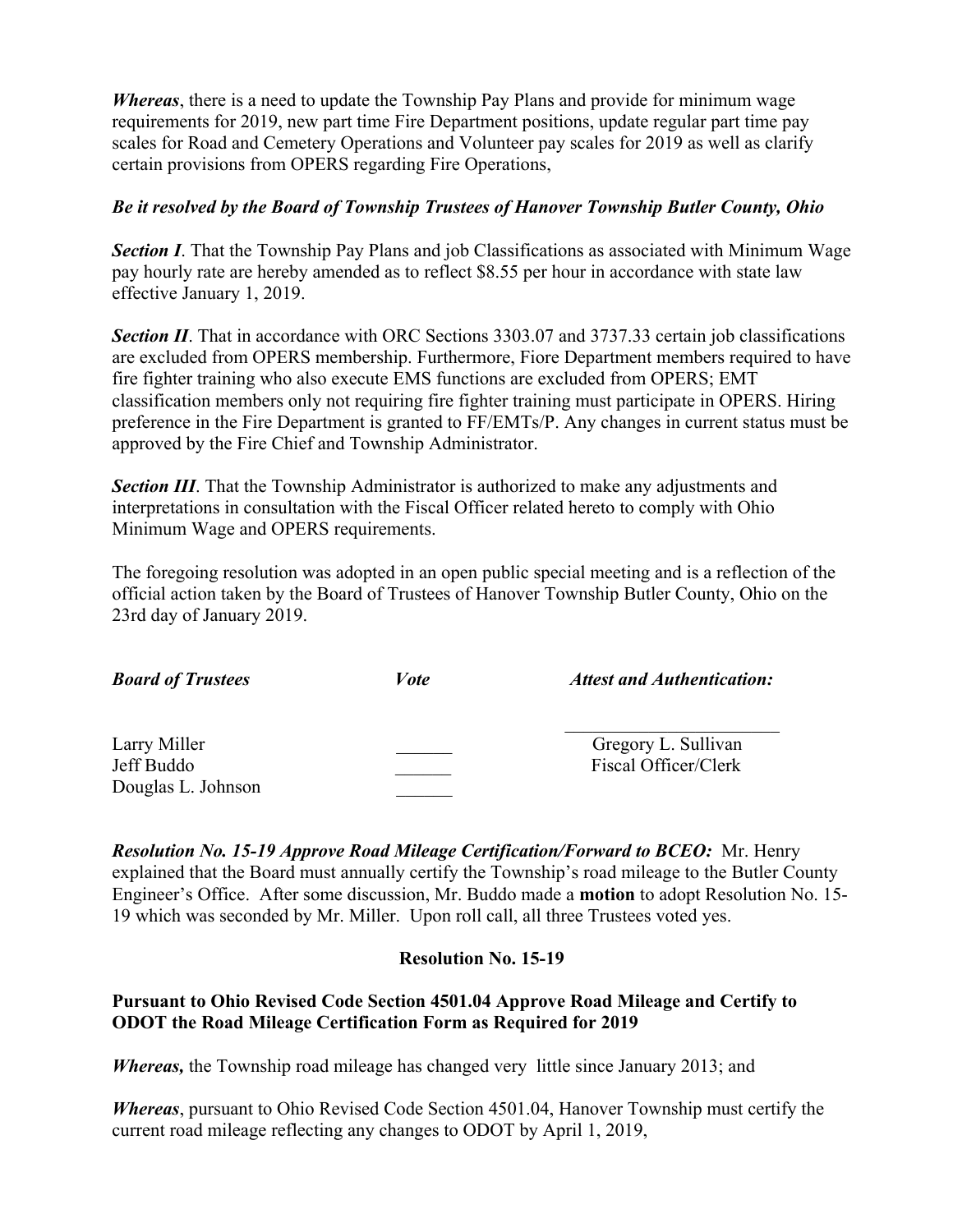#### *Be it resolved by the Board of Township Trustees of Hanover Township Butler County, Ohio*

**Section I**. That Hanover Township hereby certifies 35.985 of road miles and authorizes the signing of the Mileage Certification Form (attacahed) to be submitted to the Butler County Engineer and Ohio Department of Transportation by April 1, 2019. This number is the same as in 2018 with no changes.

The foregoing resolution was adopted in an open public meeting and is a reflection of the official action taken by the Board of Trustees of Hanover Township Butler County, Ohio on the 23rd day of January 2019.

| <b>Board of Trustees</b>                         | <i>Vote</i> | <b>Attest and Authentication:</b>           |
|--------------------------------------------------|-------------|---------------------------------------------|
| Larry Miller<br>Jeff Buddo<br>Douglas L. Johnson |             | Gregory L. Sullivan<br>Fiscal Officer/Clerk |

**Resolution No. 16-19:** The Fiscal Officer has recommended amending the Temporary Appropriations approved last month to operate the Township through the first quarter of 2019 to reflect new information regarding possible expenses for the first quarter. A motion was made by Mr. Buddo to approve this resolution which was seconded by Mr. Johnson. After discussion, the Fiscal Officer conducted a roll call with all three Trustees voting yes.

#### **Resolution No. 16-19**

#### **Amending Resolution 54-18 Temporary Appropriations for 2019 the Certificate of Resources for Hanover Township To Reflect Additional Needs for the First Quarter of 2019**

*Whereas*, the Fiscal Officer reported on anticipated expenses that may be incurred in the first quarter of 2019; and

*Whereas*, the Fiscal Officers recommends acknowledgement of the foregoing and amending the 2019 Temporary Appropriations approved through Resolution No. 54-18 as well as establish the necessary accounting structure to accurately reflect the acceptance and expenditure of these additional funds; and

*Whereas*, the Board of Trustees concurs with the recommendation of the Fiscal Officer.

## *Be it resolved by the Board of Trustees of Hanover Township Butler County, Ohio*

**Section I.** That to promote sound and efficient fiscal operations for the Township, the 2019 Temporary Appropriations and related attachment is hereby amended to reflect ad additional \$30,000.00 be set forth in Fund 2011 Motor Vehicle License Tax and \$30,000.00 set forth in Fund 2141 Road District thereby amending the total appropriation to \$755,310.00.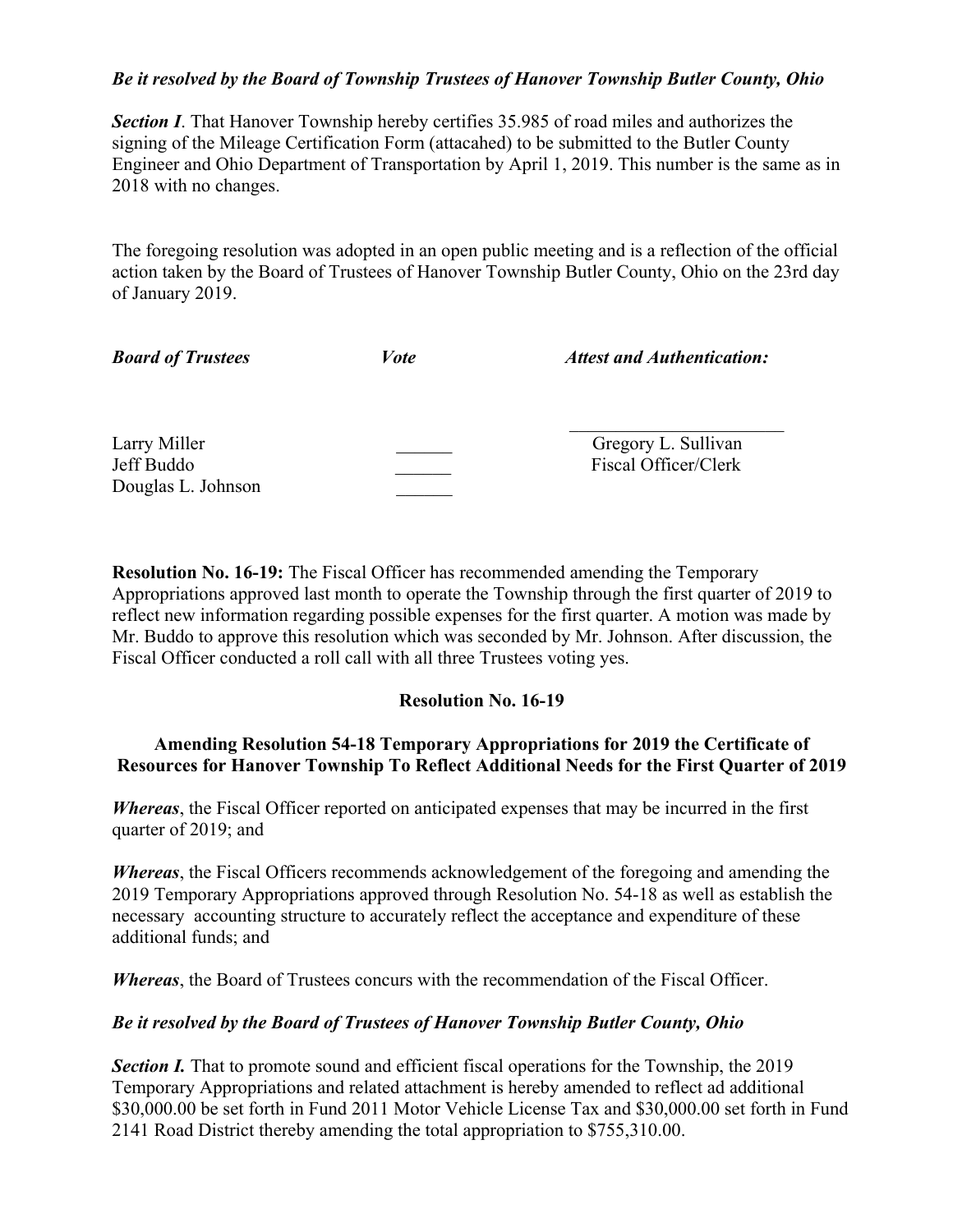**Section II**. That the Fiscal Officer is authorized to take all necessary steps to implement said 2019 Revenue and Expenditure adjustments for the Temporary Appropriations and make payments accordingly.

The foregoing resolution was adopted in an open public meeting and is a reflection of the official action taken by the Board of Trustees of Hanover Township Butler County, Ohio on the 23 of January 2019.

| <b>Board of Trustees</b> | Vote | <b>Attest and Authenticate:</b> |
|--------------------------|------|---------------------------------|
| Larry Miller             |      | Gregory L. Sullivan             |
| Jeff Buddo               |      | Fiscal Officer/Clerk            |
| Douglas L. Johnson       |      |                                 |

**Resolution No. 17-19** "Then and Now" to cover BWC "True Up" expenses for the BWC calendar year 2018. After an explanation, Mr. Buddo made a motion to approve this resolution which was seconded by Mr. Johnson. After discussion, the Fiscal Officer called the roll with all three Trustees voting yes.

## **Resolution No. 17-19**

## **Approving Purchase Orders and Subsequent Expenditures Provided Under the "Then and Now" Process as Recommended by the Fiscal Officer**

*Whereas*, the Fiscal Officer reported on recent "Then and Now" activity and in particular actions associated with payments; and

*Whereas*, the Fiscal Officer recommends that payment associated therewith be authorized through a "Then and Now" Purchase Order (amounts over \$3,000.00) officially approved by the Board and payment made accordingly; and

*Whereas*, the Board of Trustees concurs with the recommendation of the Fiscal Officer,

## *Be it resolved by the Board of Trustees of Hanover Township Butler County, Ohio*

**Section I.** That to promote sound and efficient fiscal operations for the Township, the following items are hereby approved:

**A) \$6,287.28: (Fund 2281) For BWC State Insurance Fund (True Up for Fire Salaries) B) \$2,008.72: (Fund 1000) For BWC State Insurance Fund (True Up for Gen Fund Salaries) C) \$750.00: (Fund 2031) For BWC State Insurance Fund (True Up for Road Salaries) D) \$200.00: (Fund 2041) BWC State Insurance Fund (True Up for Cemetery Salaries)** 

**Section II.** That the Fiscal Officer is authorized to take all necessary steps to process said expenditures and provide payment accordingly.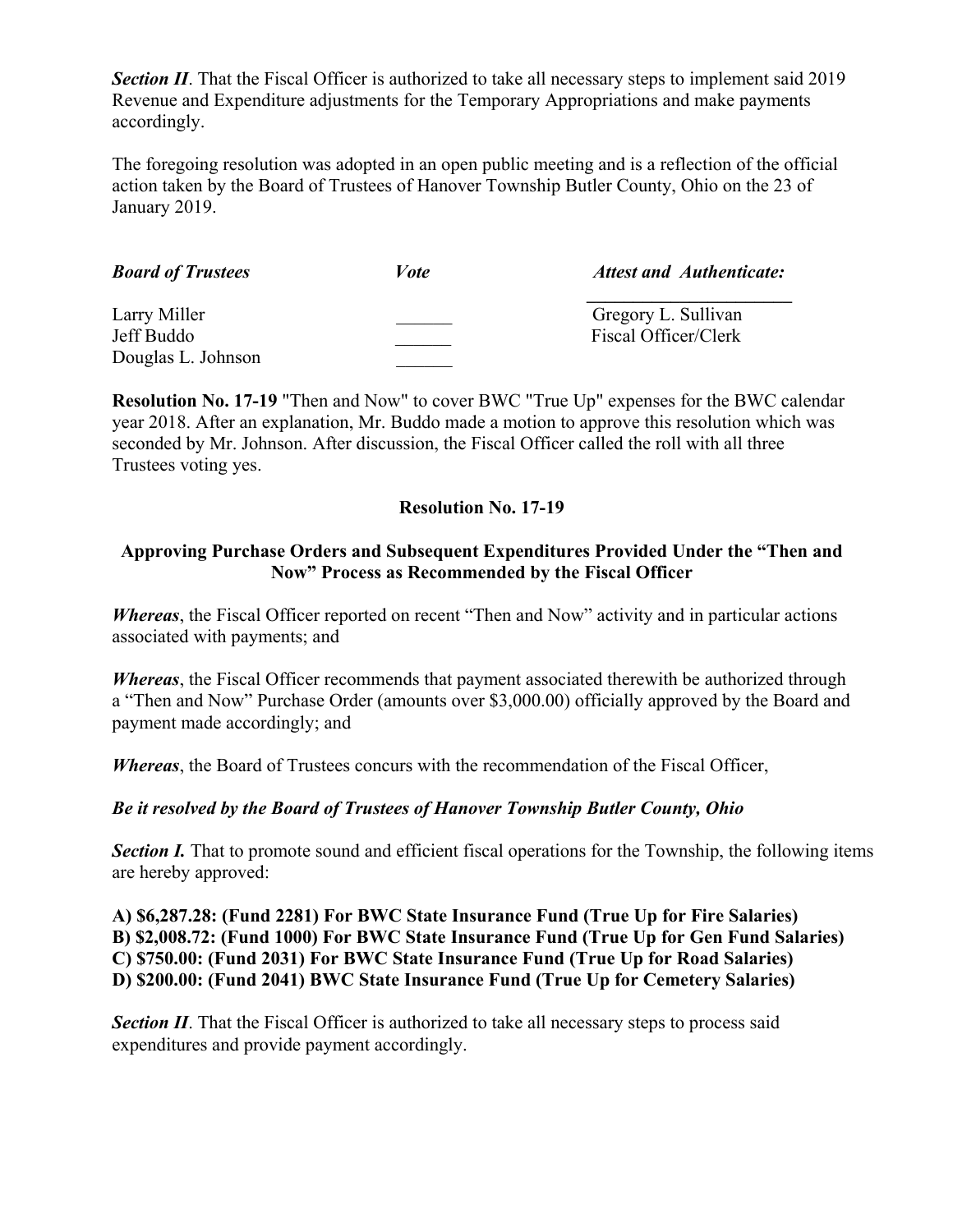The foregoing resolution was adopted in an open public meeting and is a reflection of the official action taken by the Board of Trustees of Hanover Township Butler County, Ohio on the 23rd day of January 2019.

| <b>Board of Trustees</b>                         | <i>Vote</i> | <b>Attest and Authentication:</b>           |
|--------------------------------------------------|-------------|---------------------------------------------|
| Larry Miller<br>Jeff Buddo<br>Douglas L. Johnson |             | Gregory L. Sullivan<br>Fiscal Officer/Clerk |

**Motion:** With training costs escalating and difficulty in keeping personnel to fill the fire/EMS schedule, there is an opportunity to facilitate training on site enabling personnel to renew/maintain required professional certifications through the Health and Safety Institute. The Hanover Township Fire Department can obtain a license for one year for fire and EMS certified courses at a cost of \$1,784.14.

After explanation**, a motion** was made by Mr. Johnson and seconded by Mr. Buddo to approve the purchase of the aforementioned license not to exceed \$1,785.00 through the Health and Safety Institute. The Fiscal Officer called the role and all three Trustees voted yes.

**Lucas System**: Due to the high number of EMS runs, especially those associated with non breathers, the Fire Administration has recommended the purchase of a "Lucas System" which is an automated system to sustain CPR compressions on a patient in a more regular manner and constant as compared to compressions completed by a person. Other departments have used this system and are highly complementary of the results. Mr. Miller moved to approve the resolution to purchase the Lucas System which was seconded by Mr. Johnson. After discussion, the Fiscal Officer called the roll with all three Trustees voting yes.

## **Resolution No. 18-19**

## **Authorizing Purchase of Emergency Medical Service Equipment (Lucas Chest Compression System) for Use in Cardiac Arrest Emergency Situations**

*Whereas,* it is important to offer the finest response available to the residents for EMS runs associated with cardiac arrest events; and

*Whereas*, Hanover Township participates in the State of Ohio Cooperative Purchasing System to save money on equipment and services; and

Whereas the Fire Chief has recommended the purchase of a Lucas Chest Compression System for use in cardiac arrest events through State of Ohio contract number 800252-2017,

## *Be it resolved by the Board of Township Trustees of Hanover Township Butler County, Ohio*

*Section I*. That Hanover Township authorizes and approves the purchase of a Lucas Chest Compression System from Physio Control, Inc., State of Ohio contract #800252-2017 for the unit and accessories not to exceed \$14,900.00.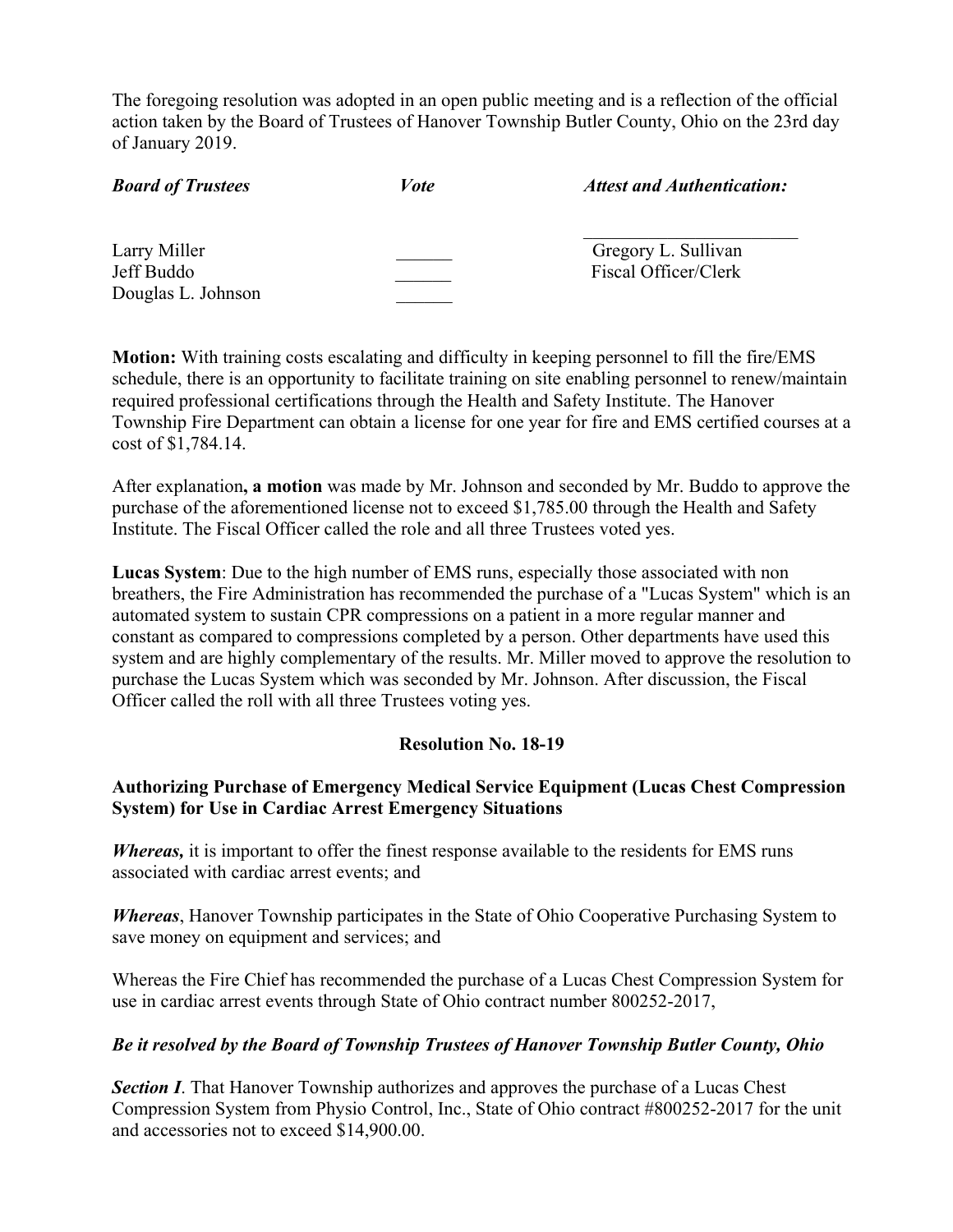**Section II.** That the Fiscal Officer and Township Administrator are authorized to take the necessary steps to execute said purchase to the benefit of the Hanover Township Fire Department.

The foregoing resolution was adopted in an open public meeting and is a reflection of the official action taken by the Board of Trustees of Hanover Township Butler County, Ohio on the 23rd day of January 2019.

| <b>Board of Trustees</b> | <i>Vote</i> | <b>Attest and Authentication:</b> |
|--------------------------|-------------|-----------------------------------|
| Larry Miller             |             | Gregory L. Sullivan               |
| Jeff Buddo               |             | Fiscal Officer/Clerk              |
| Douglas L. Johnson       |             |                                   |

Resolution No. 19-19: This resolution is requested to more formalize the working relationship the Township Fire Department has with the Butler County Regional Water Rescue Team as recommended by the Fire Chief. After explanation, Mr. Buddo made a motion to approve this resolution which was seconded by Mr. Johnson. After discussion, the Fiscal officer called the roll with all three Trustees voting yes.

#### **Resolution No. 19-19**

#### **Authorizing Memorandum of Participation in the Butler County Regional Water Rescue Team**

Whereas, the Hanover Township Fire Department has been working with the Butler County Regional Water Rescue Team coordinated through the Butler County Sheriff's Office to provide diverse areas of expertise in responding to swift water rescue, rope rescue, hazardous materials and NIMS/ICS activities in serving residents of the west side of Butler County; and

Whereas, Hanover Township works with representatives from Madison Township, St. Clair Township, City of Middletown in addition to Sheriff's Office personnel, as available to respond to emergency requests; and

Whereas, to reinforce the relationship and clarify participation on behalf of Hanover Township Fire Department it is necessary to approve a renewal of the relationship and participation by Township personnel; and

#### *Be it resolved by the Board of Township Trustees of Hanover Township Butler County, Ohio*

*Section I*. That Hanover Township authorizes and approves the participation of Hanover Township qualified Fire Department personnel to participate in the Butler County Regional Water Rescue Team as personnel are available and department response approved by the Fire Chief. Title 23 and Title 37 of the Ohio Revised Code covering mutual aid and protections of responding personnel are applicable.

**Section II.** That the Township Administrator is authorized to review and sign a Memorandum of Participation for the unit.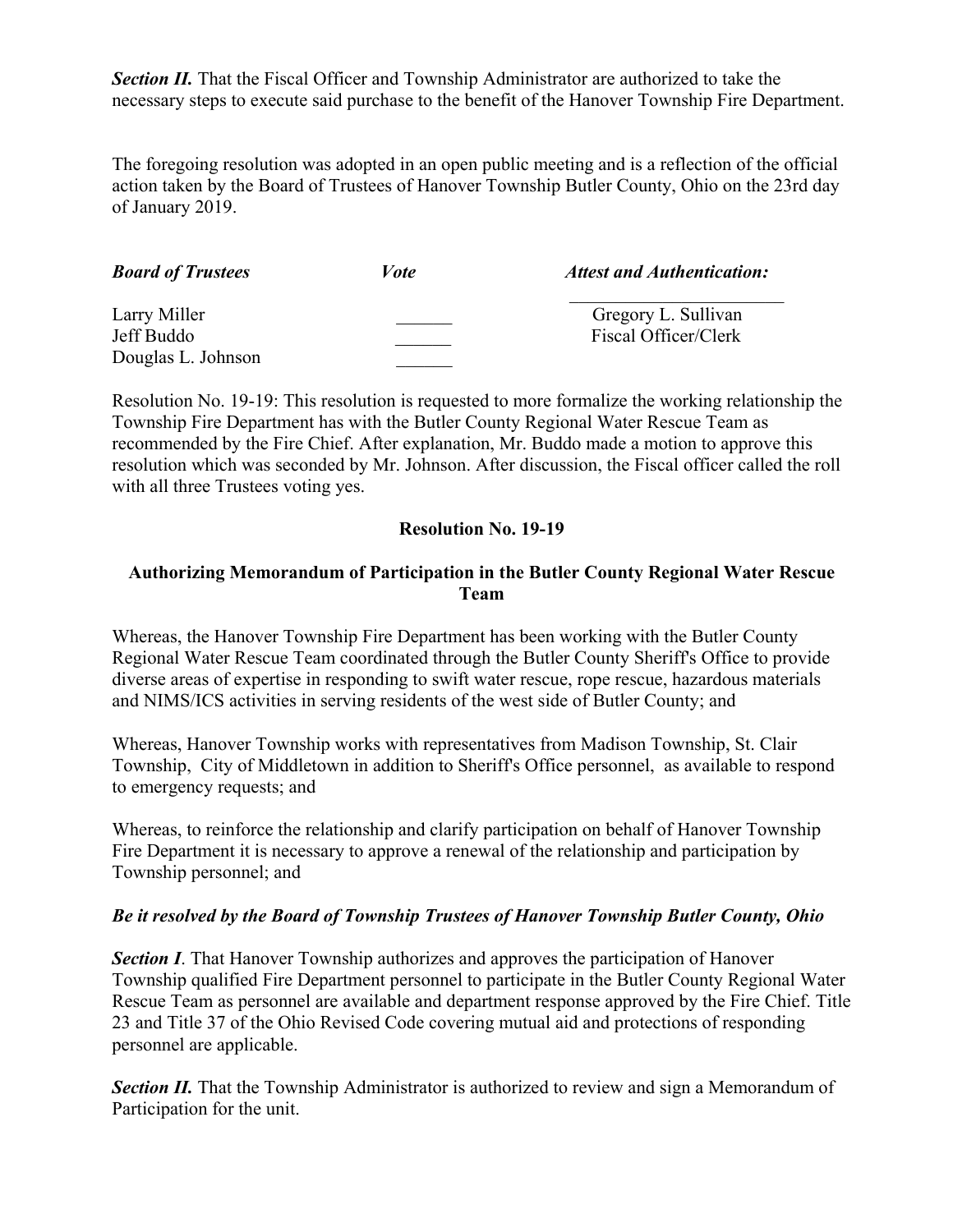The foregoing resolution was adopted in an open public meeting and is a reflection of the official action taken by the Board of Trustees of Hanover Township Butler County, Ohio on the 23rd day of January 2019.

| <b>Board of Trustees</b> | <i>Vote</i> | <b>Attest and Authentication:</b> |
|--------------------------|-------------|-----------------------------------|
| Larry Miller             |             | Gregory L. Sullivan               |
| Jeff Buddo               |             | Fiscal Officer/Clerk              |
| Douglas L. Johnson       |             |                                   |

**Resolution No. 2019:** The property owner at 4004 Stahlheber Road has undertaken piping work in the right of way without a permit and said construction has created problems with the ditch and roadway. Hanover Township has been called out to remove gravel debris and excessive ice build up at 4004 Stahlheber Road. AS a result, this portion of Stahlheber Road is being undermined by undirected excessive run off from 4004 Stahlheber Road. In accordance with Title 55 of the Ohio Revised Code, the Township is seeking assistance through the Butler County Engineer's office. After explanation, Mr. Buddo made a motion to approve Resolution No. 20-19 which was seconded by Mr. Johnson. After discussion, the Fiscal Officer called the roll with all three Trustees voting yes.

#### **Resolution No. 20-19**

## **Identification of Improper Drainage Run Off, Gravel Carried into the Roadway and Excessive Ice Conditions Created by Construction located at 4004 Stahlheber Road and Seeking Assistance and Correction Pursuant to ORC Title 55 from the Butler County Engineer's Office**

Whereas, the Hanover Township has been called out to remove gravel debris and excessive ice build up at 4004 Stahlheber Road; and

Whereas, this portion of Stahlheber Road is being undermined by undirected excessive run off from 4004 Stahlheber Road; and

Whereas, none of the work completed privately at 4004 Stahlheber Road was approved by the Township nor by the County Engineer's Office as required; and

#### *Be it resolved by the Board of Township Trustees of Hanover Township Butler County, Ohio*

*Section I*. That in accordance with Ohio Revised Code, Title 55, Hanover Township is requesting assistance from the Butler County Engineer's Office to have the aforementioned problems corrected as the right of way is threatened and creates a safety hazard.

**Section II.** That the Township Administrator is to submit this resolution requesting assistance to the Butler County Engineer's Office as soon as possible.